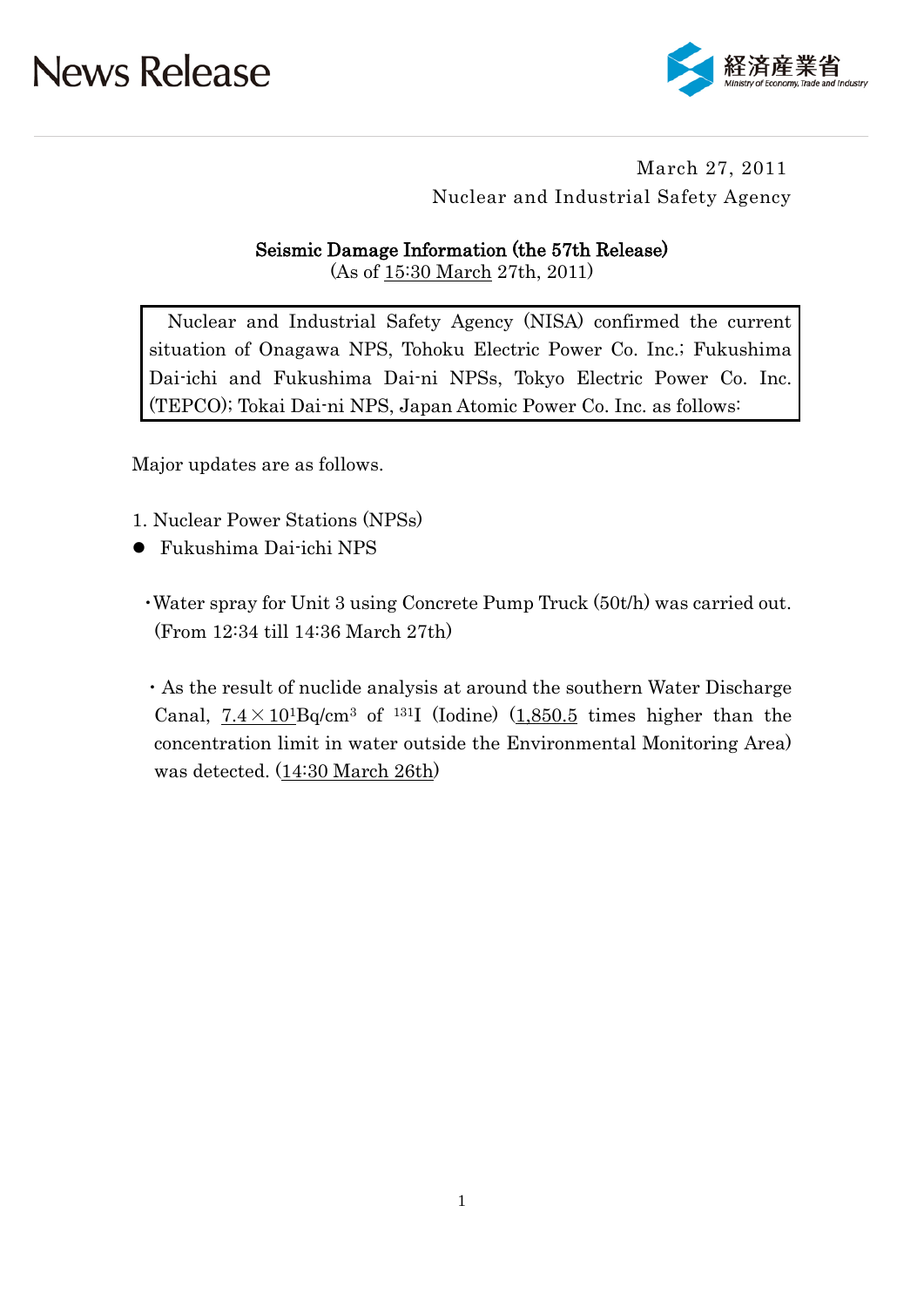

(Attached sheet)

### 1. The state of operation at NPS (Number of automatic shutdown units: 10)

- Fukushima Dai-ichi NPS, TEPCO (Okuma Town and FutabaTown, Futaba County, Fukushima Prefecture)
- (1) The state of operation

| Unit $1(460MWe):$    | automatic shutdown                           |
|----------------------|----------------------------------------------|
| Unit 2 (784MWe):     | automatic shutdown                           |
| Unit 3 (784MWe):     | automatic shutdown                           |
| Unit 4 (784MWe):     | in periodic inspection outage                |
| Unit $5(784MWe)$ :   | in periodic inspection outage, cold shutdown |
|                      | at 14:30 March 20th                          |
| Unit $6(1,100MWe)$ : | in periodic inspection outage, cold shutdown |
|                      | at 19:27 March 20th                          |

| (2) Major Plant Parameters (As of 14:00 March 27th) |  |
|-----------------------------------------------------|--|
|-----------------------------------------------------|--|

|                                                               | Unit 1                     | Unit 2                             | Unit 3                     | Unit 4                             | Unit 5                 | Unit 6                 |
|---------------------------------------------------------------|----------------------------|------------------------------------|----------------------------|------------------------------------|------------------------|------------------------|
| Reactor<br>Pressure*1<br>[MPa]                                | 0.475(A)<br>0.517(B)       | 0.083(A)<br>0.081(B)               | 0.133(A)<br>0.002(C)       |                                    | 0.108                  | 0.106                  |
| <b>CV</b> Pressure<br>$(D/W)$ [kPa]                           | 270                        | 110                                | 107.6                      |                                    |                        |                        |
| Reactor Water<br>Level <sup>*2</sup> [mm]                     | $-1,650(A)$<br>$-1,600(B)$ | $-1,200(A)$<br>Not<br>available(B) | $-1,900(A)$<br>$-2,300(B)$ |                                    | 1,930                  | 2,035                  |
| Suppression<br>Pool<br>Water<br>Temperature<br>$(S/C)$ $[°C]$ |                            |                                    |                            |                                    |                        |                        |
| Suppression<br>Pool Pressure<br>$(S/C)$ [kPa]                 | 270                        | down scale<br>(under<br>survey)    | 180.6                      |                                    |                        |                        |
| Fuel<br>Spent<br>Pool<br>Water<br>Temperature<br>[°C]         |                            | 67                                 |                            | <b>Incorrect</b><br>Indicatio<br>n | 37.8                   | 21.0                   |
| of<br>Time<br>Measurement                                     | 9:00<br>March<br>27th      | 9:00<br>March<br>27th              | 10:10<br>March<br>27th     | 11:00<br>March<br>24th             | 14:00<br>March<br>27th | 14:00<br>March<br>27th |

\*1: Converted from reading value to absolute pressure

\*2: Distance from the top of fuel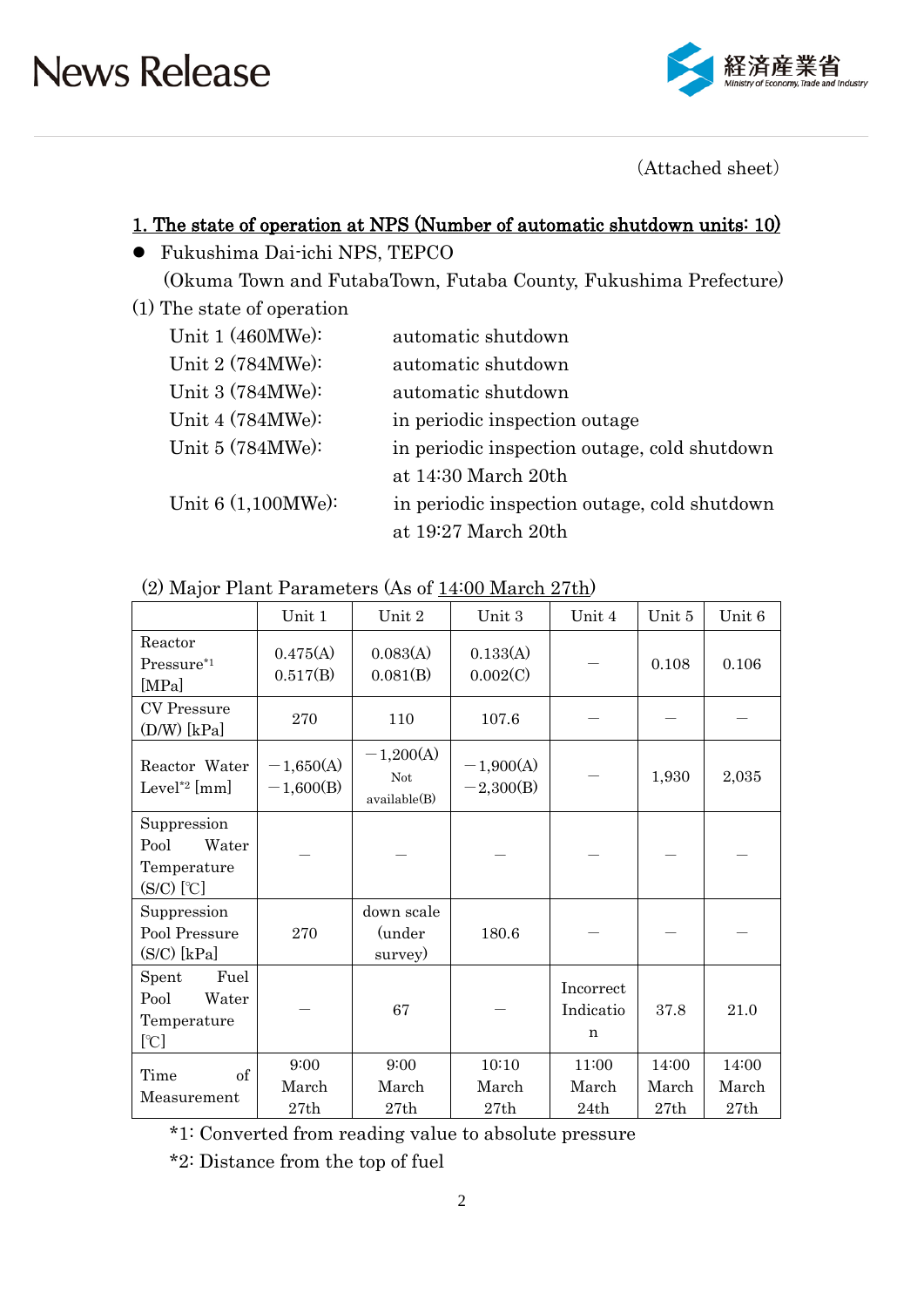

(3) Situation of Each Unit

 $\langle$ Unit 1>

- ・ TEPCO reported to NISA the event (Inability of water injection of the Emergency Core Cooling System) falling under the Article 15 of the Act on Special Measures Concerning Nuclear Emergency Preparedness. (16:36 March 11th)
- ・ Operation of Vent (10:17 March 12th)
- ・ Seawater injection to the Reactor Pressure Vessel (RPV) via the Fire Extinguish Line started. (20:20 March 12th)
- $\rightarrow$ Temporary interruption of the injection (01:10 March 14th)
- ・ The sound of explosion in Unit 1 occurred. (15:36 March 12th)
- ・ The amount of injected water to the Reactor Core was increased by utilizing the Feedwater Line in addition to the Fire Extinguish Line.  $(2m^3/h \rightarrow 18m^3/h)$ . (02:33 March 23rd) Later, it was switched to the Feedwater Line only (around 11m3/h). (09:00 March 23rd)
- ・ Lighting in the Central Operation Room was recovered. (11:30 March 24th)
- ・ White smoke was confirmed to generate continuously. (Around 06:20 March 25th)
- ・ As the result of concentration measurement in the stagnant water on the basement floor of the turbine building,  $2.1 \times 10^{5}$ Bq/cm<sup>3</sup> of <sup>131</sup>I (Iodine) and  $1.8 \times 10^6$ Bq/cm<sup>3</sup> of <sup>137</sup>Cs (Caesium) were detected as major radioactive nuclides.
- ・ Fresh water injection to RPV is carrying out. (As of 15:30 March 27th)

<Unit 2>

- ・ TEPCO reported to NISA the event (Inability of water injection of the Emergency Core Cooling System) falling under the Article 15 of the Act on Special Measures Concerning Nuclear Emergency Preparedness. (16:36 March 11th)
- ・ Operation of Vent (11:00 March 13th)
- ・ The Blow-out Panel of reactor building was opened due to the explosion in the reactor building of Unit 3. (After 11:00 March 14th)
- ・ Reactor water level tended to decrease. (13:18 March 14th) TEPCO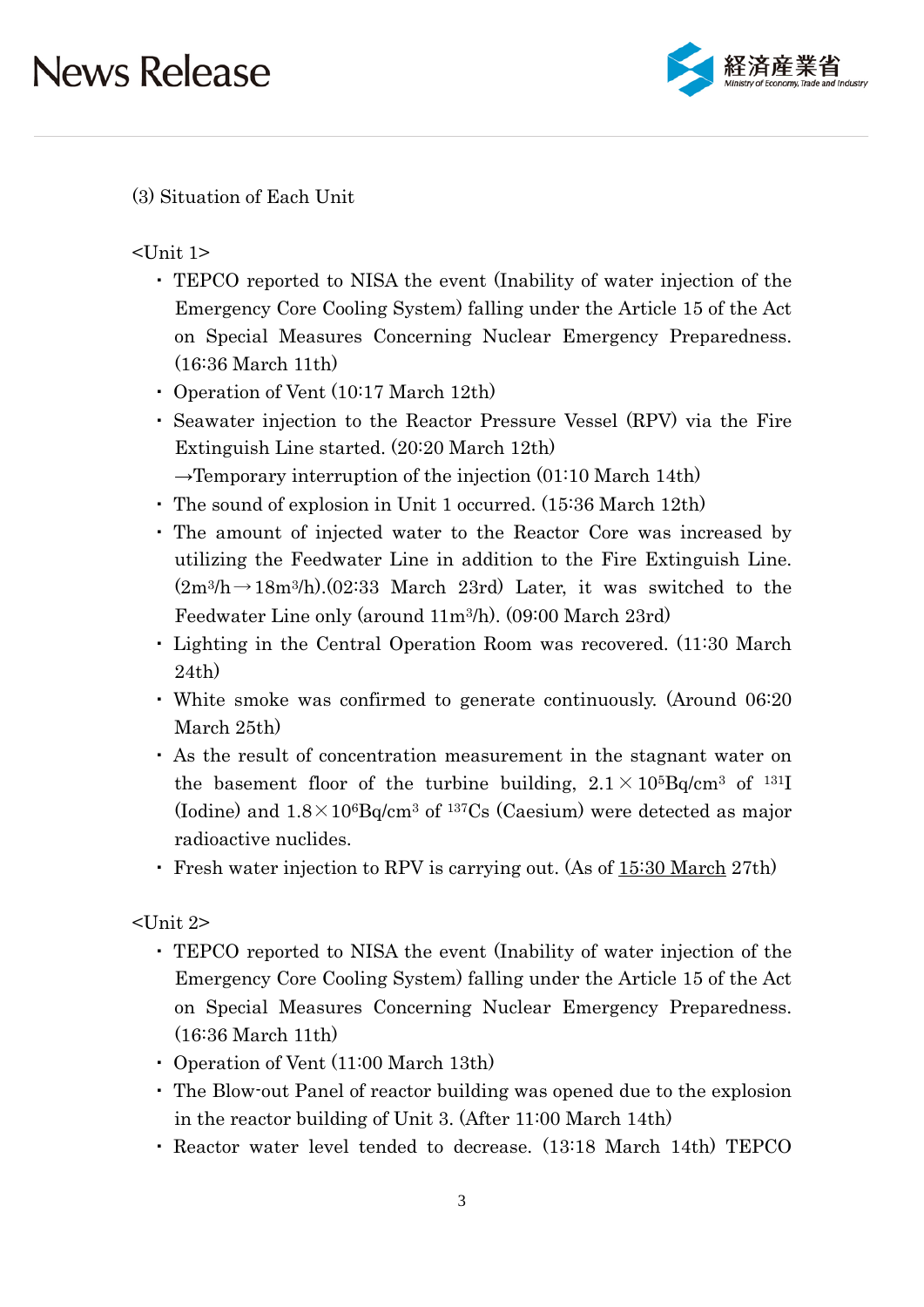

reported to NISA the event (Loss of reactor cooling functions) falling under the Article 15 of the Act on Special Measures Concerning Nuclear Emergency Preparedness. (13:49 March 14th)

- ・ Seawater injection to RPV via the Fire Extinguish line was ready. (19:20 March 14th)
- ・ Water level in RPV tended to decrease. (22:50 March 14th)
- ・ Operation of Vent (0:02 March 15th)
- ・ A sound of explosion was made in Unit 2. As the pressure in Suppression Pool (Suppression Chamber) decreased (06:10 March 15th), there was a possibility that an incident occurred in the Chamber. (About 06:20 March 15th)
- ・ Electric power receiving at the emergency power source transformer from the external transmission line was completed. The work for laying the electric cable from the facility to the load side was carried out. (As of 13:30 March 19th)
- ・ Injection of 40t of Seawater to the Spent Fuel Pool was started.(from 15:00 till 17:20 March 20th)
- ・ Power Center of Unit 2 received electricity (15:46 March 20th)
- ・ White smoke generated. (18:22 March 21st)
- ・ White smoke was died down and almost invisible. (As of 07:11 March 22nd)
- ・ Injection of 18t of Seawater to the Spent Fuel Pool was carried out. (From 16:07 till 17:01 March 22nd)
- ・ White smoke was confirmed to generate continuously. (Around 06:20 March 25th)
- ・ Injection of seawater to the Spent Fuel Pool via the Fuel Pool Cooling Line was carried out. (From 10:30 till 12:19 March 25th)
- ・ White smoke was confirmed to generate continuously (As of 08:00 March 26th)
- ・ Lighting of Central Operation Room was recovered (16:46 March26th)
- Injection of fresh water to RPV was carrying out. (As of 15:30 March 27th)

 $\langle$ Unit 3>

・ TEPCO reported to NISA the event (Inability of water injection of the Emergency Core Cooling System) falling under the Article 15 of the Act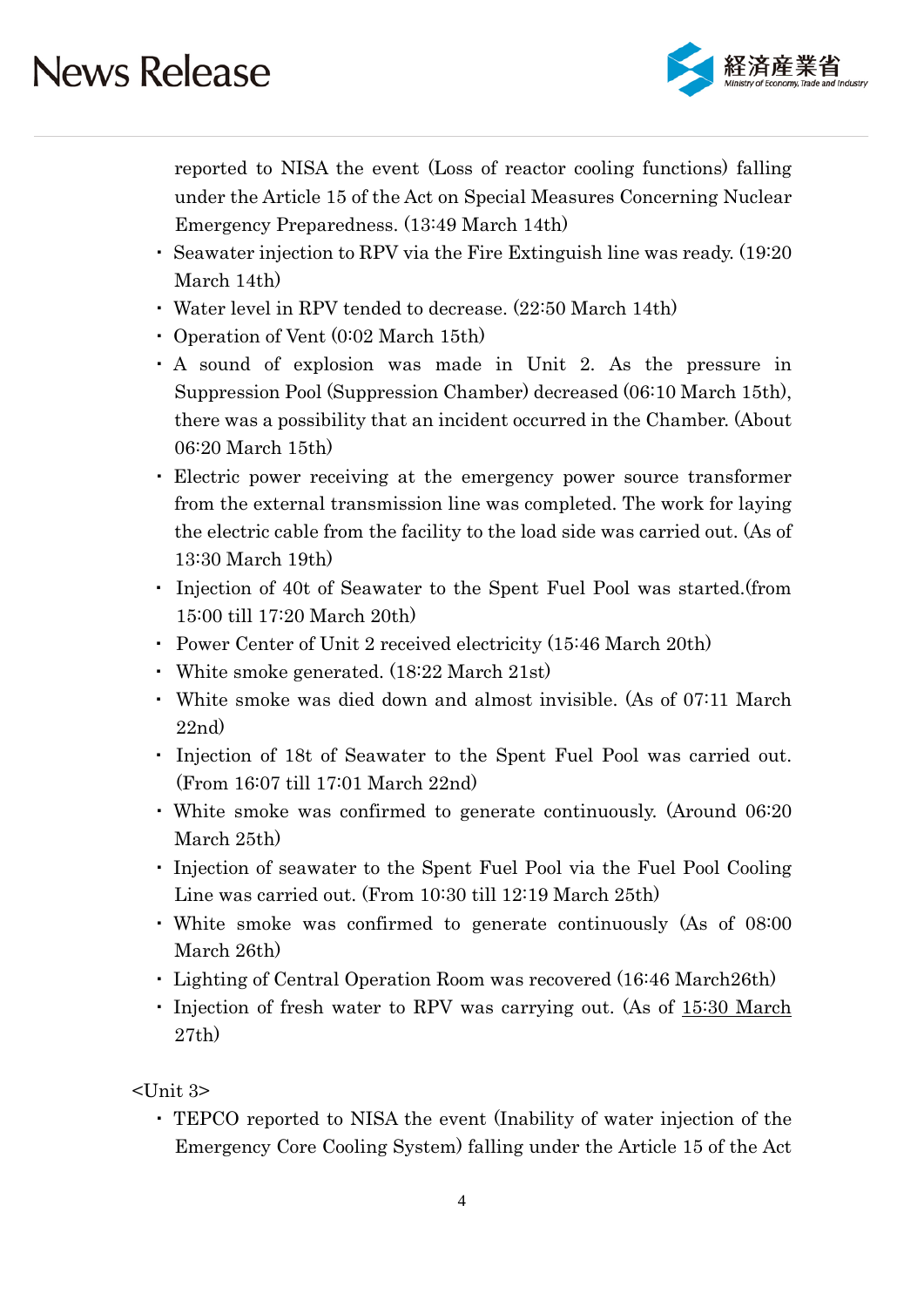

on Special Measures Concerning Nuclear Emergency Preparedness. (05:10 March 13th)

- ・ Operation of Vent (20:41 March 12th)
- ・ Operation of Vent (08:41 March 13th)
- ・ Fresh water started to be injected to RPV via the Fire Extinguish Line. (11:55 March 13th)
- ・ Seawater started to be injected to RPV via the Fire Extinguish Line. (13:12 March 13th)
- ・ Seawater injection for Units 1 and 3 was interrupted due to the lack of seawater in pit. (01:10 March 14th)
- ・ Seawater injection to RPV for Unit 3 was restarted. (03:20 March 14th)
- ・ Operation of Vent (05:20 March 14th)
- ・ The pressure in Primary Containment Vessel (PCV) of Unit 3 rose unusually. (07:44 March 14th) TEPCO reported to NISA on the event falling under the Article 15 of the Act on Special Measures Concerning Nuclear Emergency Preparedness. (7:52 March 14th)
- ・ In Unit 3, the explosion like Unit 1 occurred around the reactor building (11:01 March 14th)
- ・ The white smoke like steam generated from Unit 3. (08:30 March 16th)
- ・ Because of the possibility that PCV of Unit 3 was damaged, the workers evacuated from the main control room of Units 3 and 4 (common control room). (10:45 March 16th) Thereafter the operators returned to the room and restarted the operation of water injection. (11:30 March 16th)
- ・ Seawater was discharged 4 times to Unit 3 by the helicopters of the Self-Defence Force. (9:48, 9:52, 9:58 and 10:01 March 17th)
- ・ The riot police arrived at the site for the water spray from the grand. (16:10 March 17th)
- ・ The Self-Defence Force started the water spray using a fire engine. (19:35 March 17th)
- ・ The water spray from the ground was carried out by the riot police. (From 19:05 till 19:13 March 17th)
- ・ The water spray from the ground was carried out by the Self-Defense Force using 5 fire engines. (19:35, 19:45, 19:53, 20:00 and 20:07 March 17th)
- ・ The water spray from the ground using 6 fire engines (6 tons of water spray per engine) was carried out by the Self-Defence Force. (From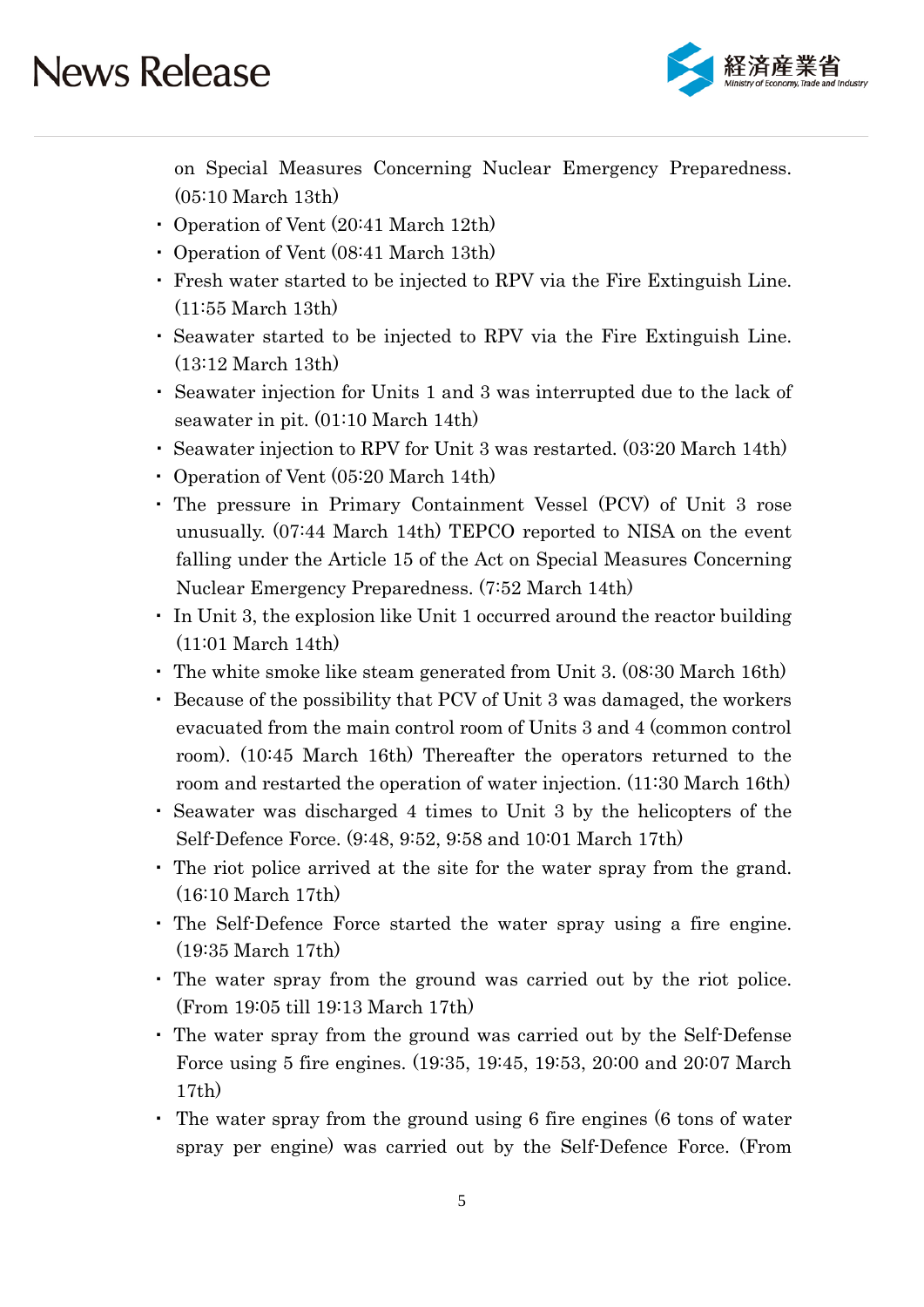

before 14:00 till 14:38 March 18th)

- ・ The water spray from the ground using a fire engine provided by the US Military was carried out. (Finished at 14:45 March 18th)
- ・ Hyper Rescue Unit of Tokyo Fire Department carried out the water spray. (Finished at 03:40 March 20th)
- ・ The pressure in PCV of Unit 3 rose (320 kPa as of 11:00 March 20th). Preparation to lower the pressure was carried. Judging from the situation, immediate pressure relief was not required. Monitoring the pressure continues (120 kPa at 12:15 March 21st).
- ・ On-site survey for leading electric cable (From 11:00 till 16:00 March 20th)
- ・ Water spray over the Spent Fuel Pool of Unit 3 by Hyper Rescue Unit of Tokyo Fire Department was carried out (From 21:30 March 20th till 03:58 March 21st).
- ・ Works for the recovery of external power supply is being carried out.
- ・ Grayish smoke generated from Unit 3. (At around 15:55 March 21st)
- ・ The smoke was confirmed to be died down. (17:55 March 21st)
- ・ Grayish smoke changed to be whitish and seems to be ceasing. (As of 07:11 March 22nd)
- ・ Water spray (Around 180t) by Hyper Rescue Unit of Tokyo Fire Department was carried out. (from 15:10 till 15:59 March 22nd)
- ・ Lighting was recovered in the Central Operation Room. (22:43 March 22nd)
- ・ Injection of 35t of seawater to the Spent Fuel Pool via the Fuel Pool Cooling Line was carried out. (From 11:03 till 13:20 March 23rd)
- ・ Slightly blackish smoke generated from the reactor building. (Around 16:20 March 23rd) At around 23:30 March 23rd and around 4:50 March 24th, it was reported that the smoke seemed to cease.
- ・ Around 120t of seawater was injected to the Spent Fuel Pool via the Fuel Pool Cooling Line. (From around 5:35 till around 16:05 March 24th)
- ・ Water spray by Kawasaki City Fire Bureau supported by Tokyo Fire Department was carried out. (From 13:28 till 16:00 March 25th)
- ・ White smoke was confirmed to generate continuously (As of 08:00 March 26th)
	- ・ Fresh water injection to RPV is carrying out. (As of 08:00 March 27th)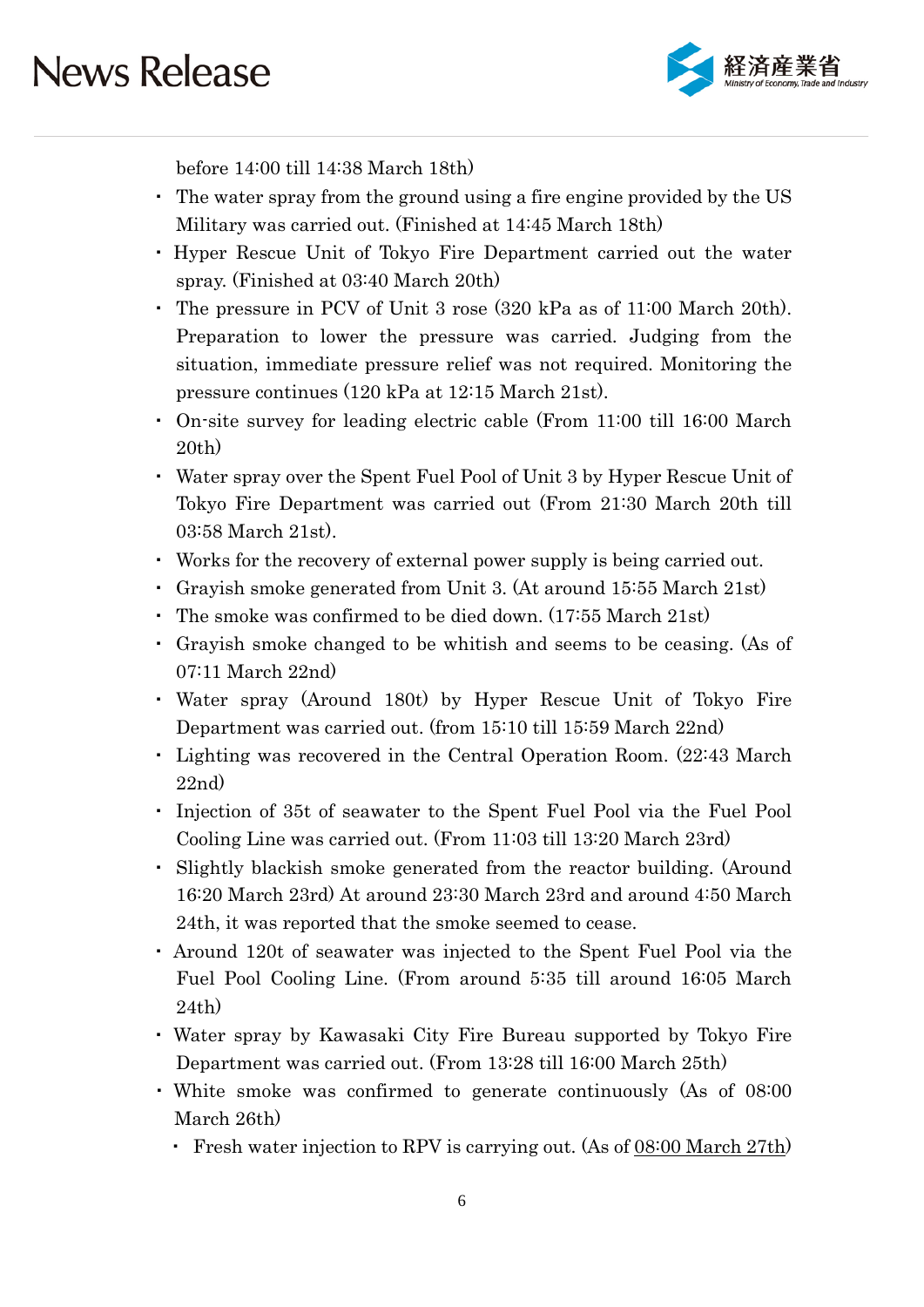

- ・ Water spray using Concrete Pump Truck (50t/h) was carried out. (From 12:34 till 14:36 March 27th)
- Injection of fresh water to RPV is carrying out. (As of 15:30 March 27th)

### <Unit 4>

- ・ Because of the replacement work of the Shroud of RPV, no fuel was inside the RPV.
- ・ The temperature of water in the Spent Fuel Pool had increased. (84 ℃ at 04:08 March 14th)
- ・ It was confirmed that a part of wall in the operation area of Unit 4 was damaged. (06:14 March 15th)
- ・ The fire at Unit 4 occurred. (09:38 March 15th) TEPCO reported that the fire was extinguished spontaneously. (11:00 March 15th)
- ・ The fire occurred at Unit 4. (5:45 March 16th) TEPCO reported that no fire could be confirmed on the ground.(At around 06:15 March 16th)
- ・ The Self-Defence Force started water spray over the Spent Fuel Pool of Unit 4 (09:43 March 20th).
- ・ On-site survey for leading electric cable (From 11:00 till 16:00 March 20th)
- ・ Water spray over the Spent Fuel Pool of Unit 4 by Self-Defence Force was started. (From around 18:30 till 19:46 March 20th).
- ・ Water spray over the Spent Fuel Pool by Self-Defence Force using 13 fire engines was started (From 06:37 till 08:41 March 21st).
- ・ Works for laying electricity cable to the Power Center was completed. (At around 15:00 March 21st)
- Power Center received electricity. (10:35 March 22nd)
- ・ Spray of around 150t of water using Concrete Pump Truck (50t/h) was carried out. (from 17:17 till 20:32 March 22nd)
- ・ Spray of around 130t of water using Concrete Pump Truck (50t/h) was carried out. (From 10:00 till 13:02 March 23rd)
- ・ Spray of around 150t of water using Concrete Pump Truck (50t/h) was carried out. (From 14:36 till 17:30 March 24th)
- ・ Spray of around 150t of water using Concrete Pump Truck (50t/h) was carried out. (From 19:05 till 22:07 March 25th)
- ・ Injection of seawater to the Spent Fuel Pool via the Fuel Pool Cooling Line was carried out. (From 06:05 till 10:20 March 25th)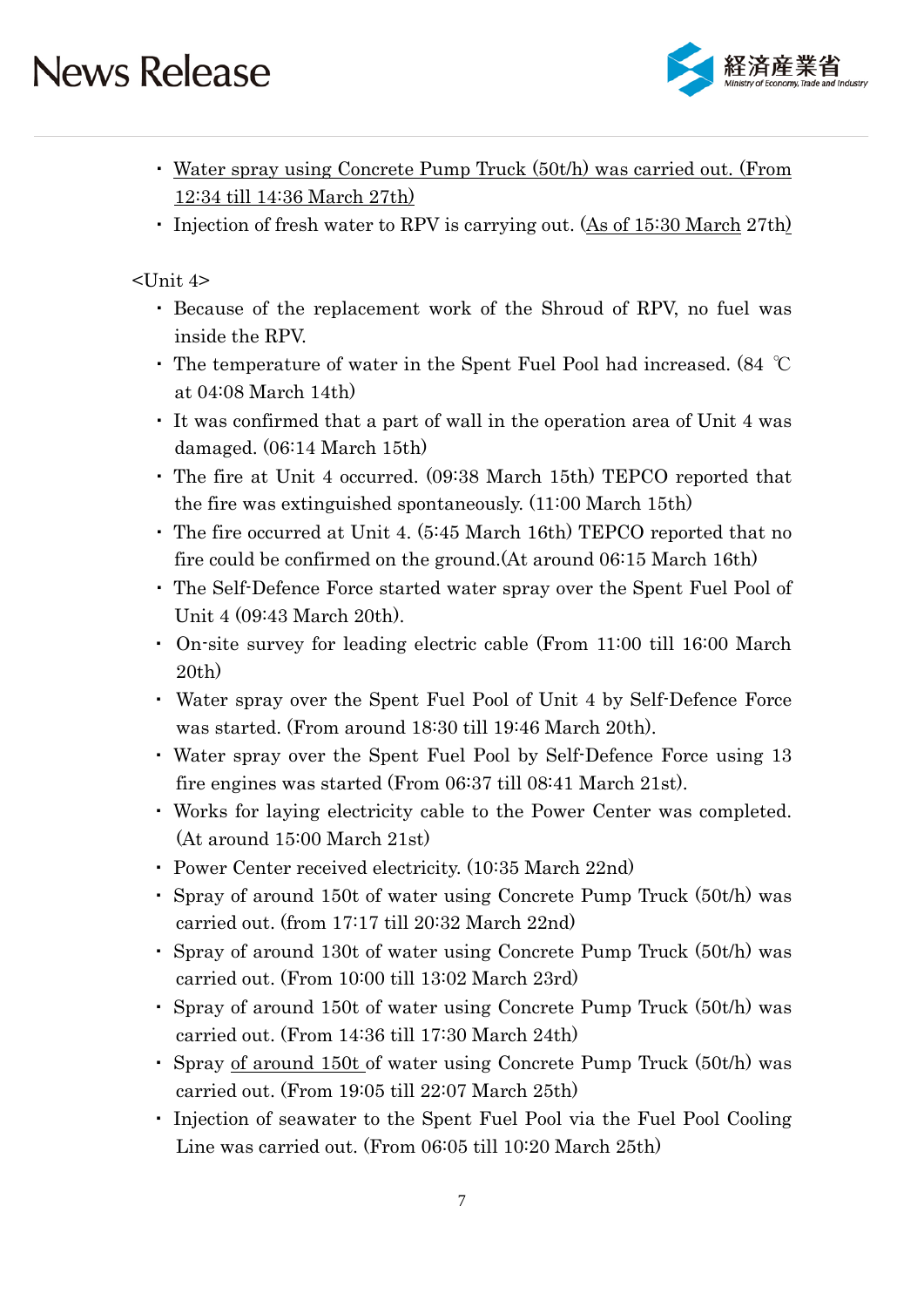

・ White smoke was confirmed to generate continuously. (As of 08:00 March 26th)

 $\leq$ Units 5 and 6>

- ・ The first unit of Emergency Diesel Generator (B) for Unit 6 is operating and supplying electricity. Water injection to RPV and the Spent Fuel Pool through the system of Make up Water Condensate (MUWC) is being carried out.
- ・ The second unit of Emergency Diesel Generator (A) for Unit 6 started up. (04:22 March 19th)
- ・ The pumps for Residual Heat Removal (RHR) (C) for Unit 5 (05:00 March 19th) and RHR (B) for Unit 6 (22:14 March 19th) started up and recovered heat removal function. It cools Spent Fuel Pool with priority. (Power supply : Emergency Diesel Generator for Unit 6) (05:00 March 19th)
- ・ Unit 5 under cold shut down (14:30 March 20th)
- ・ Unit 6 under cold shut down (19:27 March 20th)
- ・ Receiving electricity reached to the transformer of starter. (19:52 March 20th)
- ・ Power supply to Unit 5 was switched from the Emergency Diesel Generator to external power supply. (11:36 March 21st)
- ・ Power supply to Unit 6 was switched from the Emergency Diesel Generator to external power supply. (19:17 March 22nd)
- ・ The temporary pump for RHR Seawater System (RHRS) of Unit 5 was automatically stopped when the power supply was switched from the temporary to the permanent. (17:24 March 23rd)
- ・ Repair of the temporary pump for RHRS of Unit 5 was completed (16:14 March 24th) and cooling was started again. (16:35 March 24th)
- ・ Power supply for the temporary pump for RHRS of Unit 6 was switched from the temporary to the permanent. (15:38 and 15:42 March 25th)

<Common Spent Fuel Pool>

- ・ It was confirmed that the water level of Spent Fuel Pool was maintained full at after 06:00 March 18th.
- ・ Water spray over the Common Spent Fuel Pool was started (From 10:37 till 15:30 March 21st)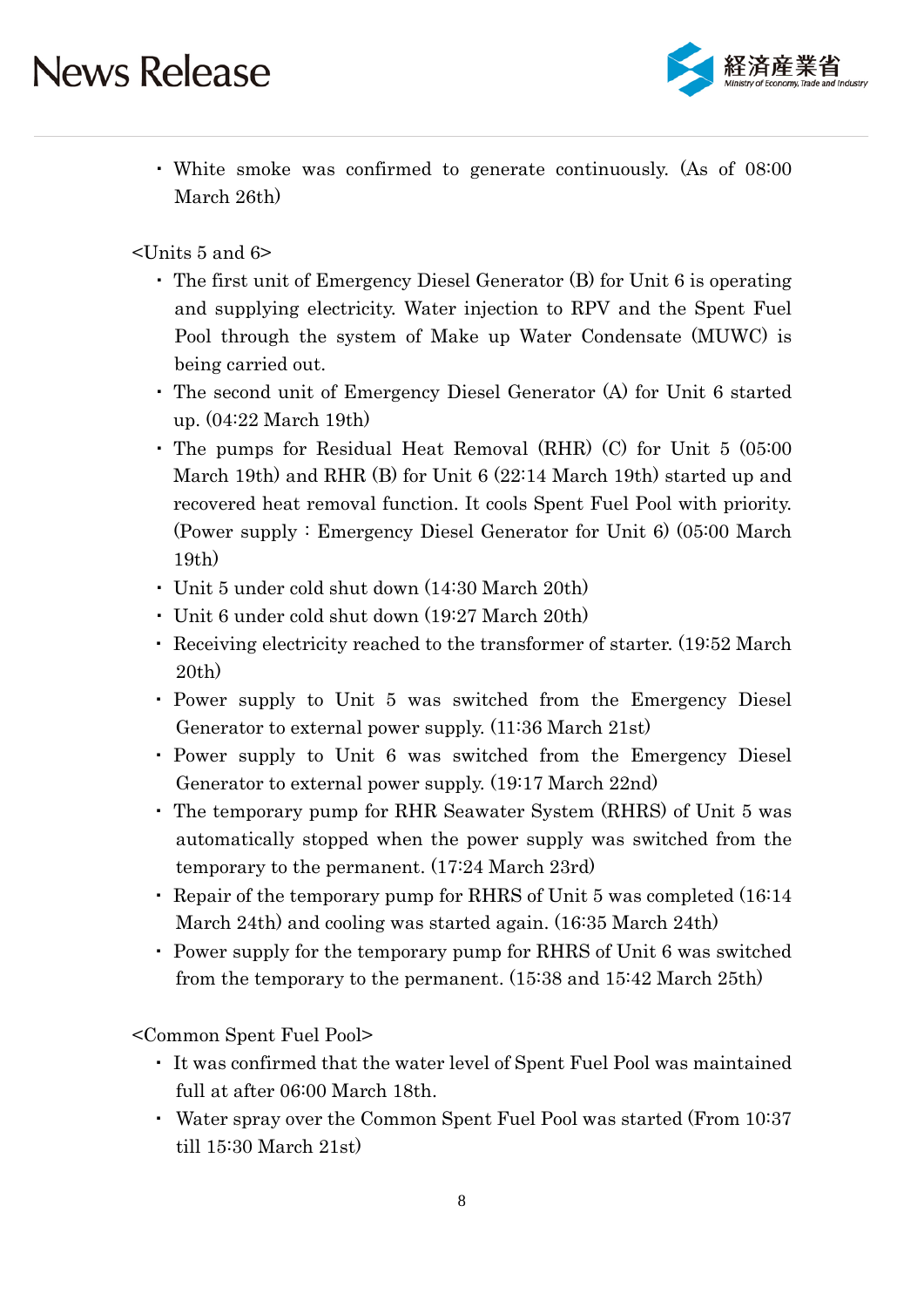

- ・ The power was started to be supplied (15:37 March 24th) and cooling was also started.(18:05 March 24th)
- ・ As of 08:00 March 27th, water temperature of the pool was around 39℃.

#### <Other>

・ As the result of nuclide analysis at around the southern Water Discharge Canal,  $7.4 \times 10^{1}$ Bq/cm<sup>3</sup> of <sup>131</sup>I (Iodine) (1,850.5 times higher than the concentration limit in water outside the Environmental Monitoring Area) was detected. (14:30 March 26th)

#### Fukushima Dai-ni NPS (TEPCO)

(Naraha Town / Tomioka Town, Futaba County, Fukushima Prefecture.)

(1) The state of operation

| Unit1 $(1,100MWe)$ : |            | automatic shutdown, cold shut down at 17:00, |  |  |  |
|----------------------|------------|----------------------------------------------|--|--|--|
|                      | March 14th |                                              |  |  |  |
| Unit2 $(1,100MWe)$ : |            | automatic shutdown, cold shut down at 18:00, |  |  |  |
|                      | March 14th |                                              |  |  |  |
| Unit3 $(1,100MWe)$ : |            | automatic shutdown, cold shut down at 12:15, |  |  |  |
|                      | March 12th |                                              |  |  |  |
| Unit4 $(1,100MWe)$ : |            | automatic shutdown, cold shut down at 07:15, |  |  |  |
|                      | March 15th |                                              |  |  |  |

| (2) Major plant parameters (As of $14:00$ March $27th$ ) |  |
|----------------------------------------------------------|--|
|----------------------------------------------------------|--|

|                                   | Unit                 | Unit 1 | Unit 2 | Unit 3 | Unit 4 |  |
|-----------------------------------|----------------------|--------|--------|--------|--------|--|
| Reactor<br>Pressure <sup>*1</sup> | MPa                  | 0.15   | 0.13   | 0.10   | 0.13   |  |
|                                   |                      |        |        |        |        |  |
| Reactor<br>water                  | $\mathcal{C}$        | 28.3   | 28.6   | 36.0   | 28.6   |  |
| temperature                       |                      |        |        |        |        |  |
| Reactor<br>water                  |                      |        |        |        |        |  |
| $level^{\ast 2}$                  | mm                   | 9,296  | 10,296 | 7,880  | 8,785  |  |
| Suppression                       |                      |        |        |        |        |  |
| pool<br>water                     | $\mathrm{C}^{\circ}$ | 25     | 26     | 26     | 27     |  |
| temperature                       |                      |        |        |        |        |  |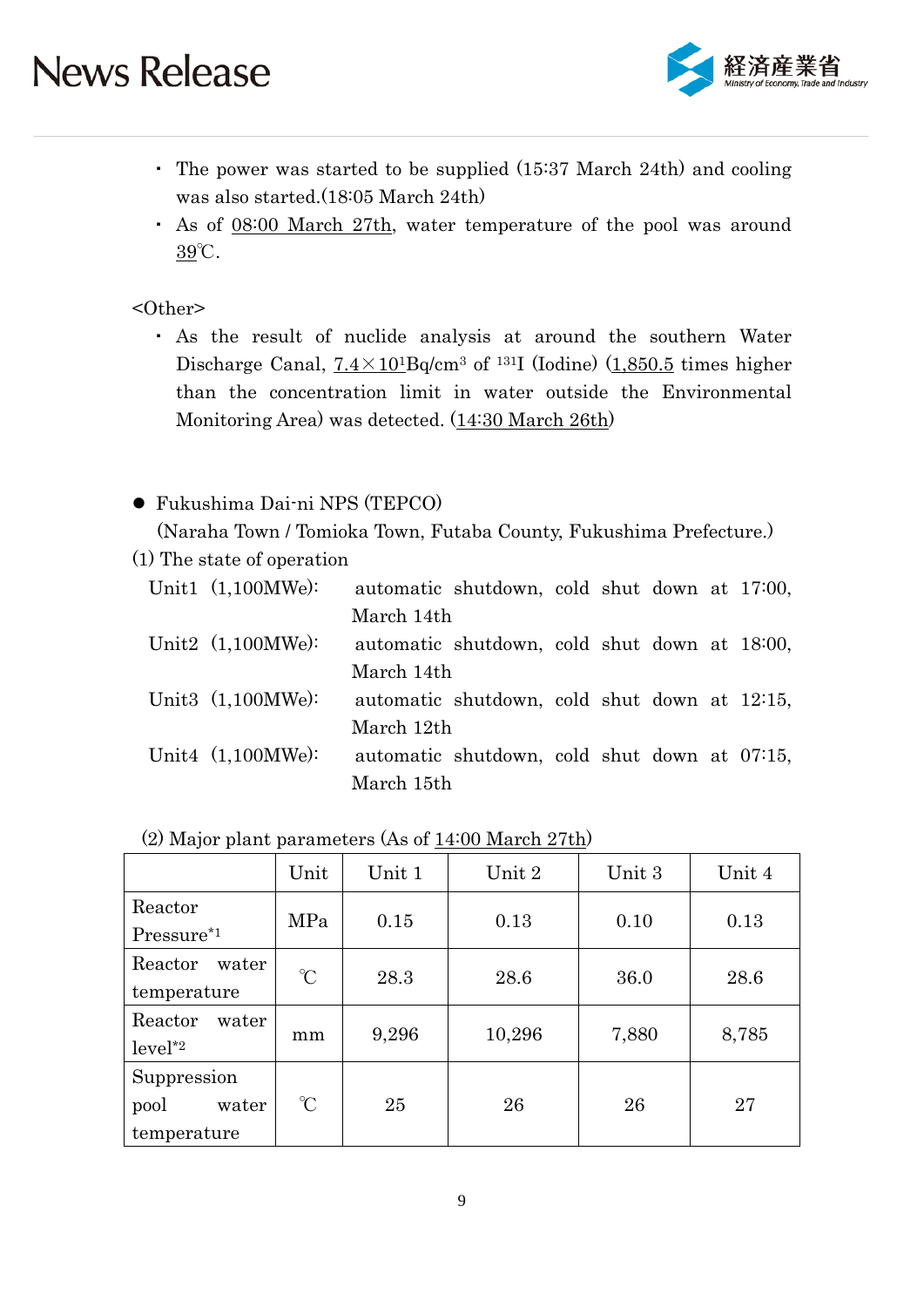

| Suppression<br>pool pressure | kPa<br>(abs) | $107\,$          | $107\,$          | 103              | 104              |
|------------------------------|--------------|------------------|------------------|------------------|------------------|
| Remarks                      |              | cold<br>shutdown | cold<br>shutdown | cold<br>shutdown | cold<br>shutdown |

\*1: Converted from reading value to absolute pressure

\*2: Distance from the top of fuel

### (3) Report concerning other incidents

- ・ TEPCO reported to NISA the event in accordance with the Article 10 of the Act on Special Measures Concerning Nuclear Emergency Preparedness regarding Unit 1. (18:08 March 11th)
- ・ TEPCO reported to NISA the events in accordance with the Article 10 regarding Units 1, 2 and 4. (18:33 March 11th)
- ・ TEPCO reported to NISA the event (Loss of pressure suppression function) falling under the Article 15 of the Act on Special Measures Concerning Nuclear Emergency Preparedness regarding Unit 1. (5:22 March 12th)
- ・ TEPCO reported to NISA the event (Loss of pressure suppression function) falling under the Article 15 of the Act on Special Measures Concerning Nuclear Emergency Preparedness regarding Unit 2. (5:32 March 12th)
- ・ TEPCO reported to NISA the event (Loss of pressure suppression function) falling under the Article 15 of the Act on Special Measures Concerning Nuclear Emergency Preparedness regarding Unit 4 of Fukushima Dai-ni NPS. (6:07 March 12th)
- Onagawa NPS (Tohoku Electric Power Co. Inc.)

(Onagawa Town, Oga County and Ishinomaki City, Miyagi Prefecture)

- (1) The state of operation
	- Unit 1 (524MWe): automatic shutdown, cold shut down at 0:58, March 12th Unit 2 (825MWe): automatic shutdown, cold shut down at earthquake Unit 3 (825MWe): automatic shutdown, cold shut down at 1:17, March 12th

(2) Readings of monitoring post, etc.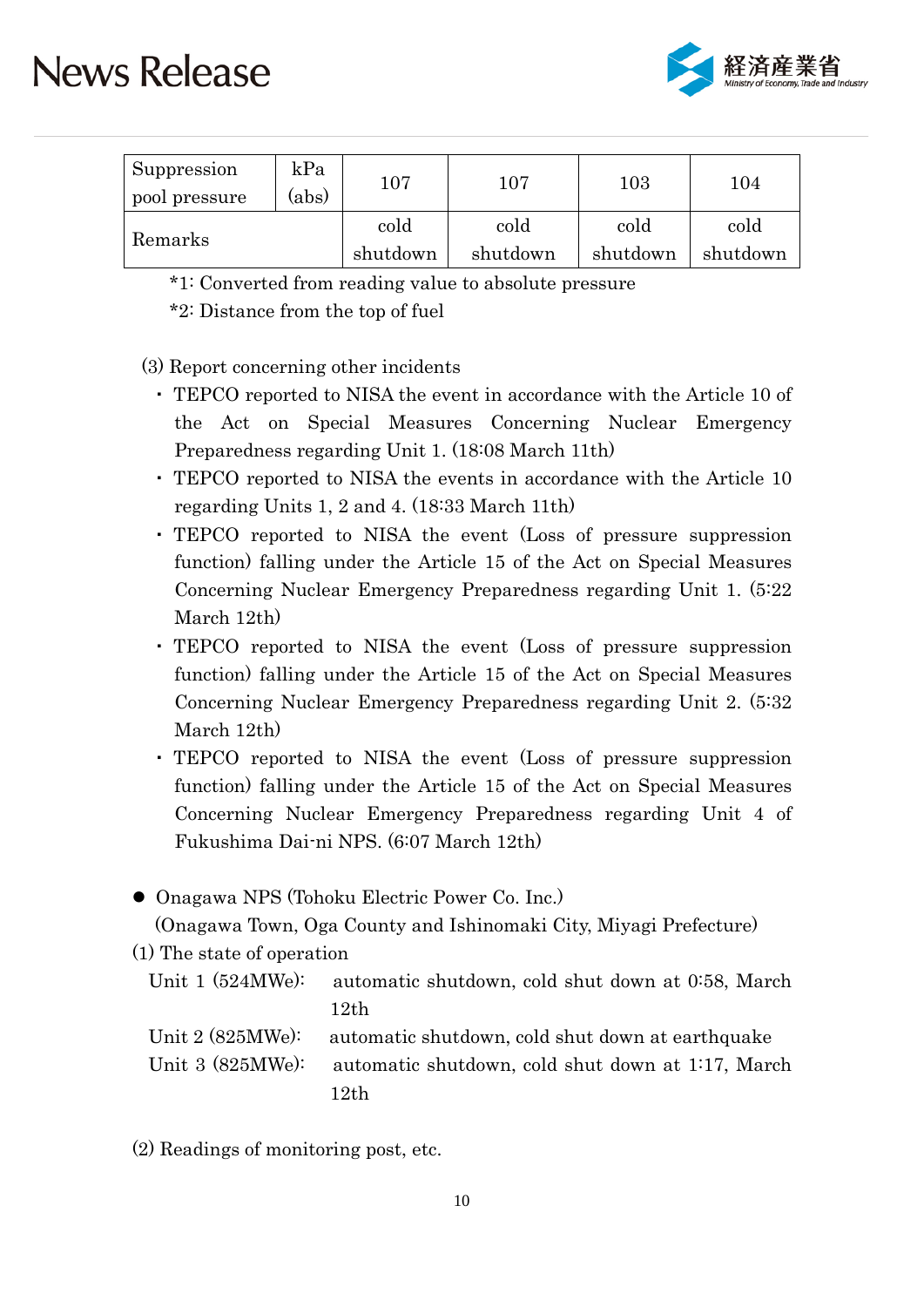

MP2 (Monitoring at the North End of Site Boundary) approx.  $0.98 \mu$  SV/h (16:00 March 25th)  $\rightarrow$  approx.  $0.86 \mu$  SV/h (16:00 March 26th)

(3) Report concerning other incidents

- Fire Smoke on the first basement of the Turbine Building was confirmed to be extinguished. (22:55 on March 11th)
- Tohoku Electric Power Co. reported to NISA in accordance with the Article 10 of the Act on Special Measures Concerning Nuclear Emergency Preparedness. (13:09 March 13th)

### 2. Action taken by NISA

(March 11th)

- 14:46 Set up of the NISA Emergency Preparedness Headquarters (Tokyo) immediately after the earthquake
- 15:42 TEPCO reported to NISA in accordance with the Article 10 of the Act on Special Measures Concerning Nuclear Emergency Preparedness regarding Fukushima Dai-ichi NPS.
- 16:36 TEPCO recognized the event (Inability of water injection of the Emergency Core Cooling System) in accordance with the Article 15 of the Act on Special Measures Concerning Nuclear Emergency Preparedness regarding Units 1 and 2 of Fukushima Dai-ichi NPS. (Reported to NISA at 16:45)
- 18:08 Regarding Unit 1 of Fukushima Dai-ni NPS, TEPCO reported to NISA in accordance with the Article 10 of the Act on Special Measures Concerning Nuclear Emergency Preparedness.
- 18:33 Regarding Units 1, 2 and 4 of Fukushima Dai-ni NPS, TEPCO reported to NISA in accordance with the Article 10 of Act on Special Measures Concerning Nuclear Emergency Preparedness.
- 19:03 The Government declared the state of nuclear emergency. (Establishment of Government Nuclear Emergency Response Headquarters and Local Emergency Response Headquarters)
- 20:50 Fukushima Prefecture's Emergency Response Headquarters issued a direction for the residents within 2 km radius from Unit 1 of Fukushima Dai-ichi NPS to evacuate. (The population of this area is 1,864.)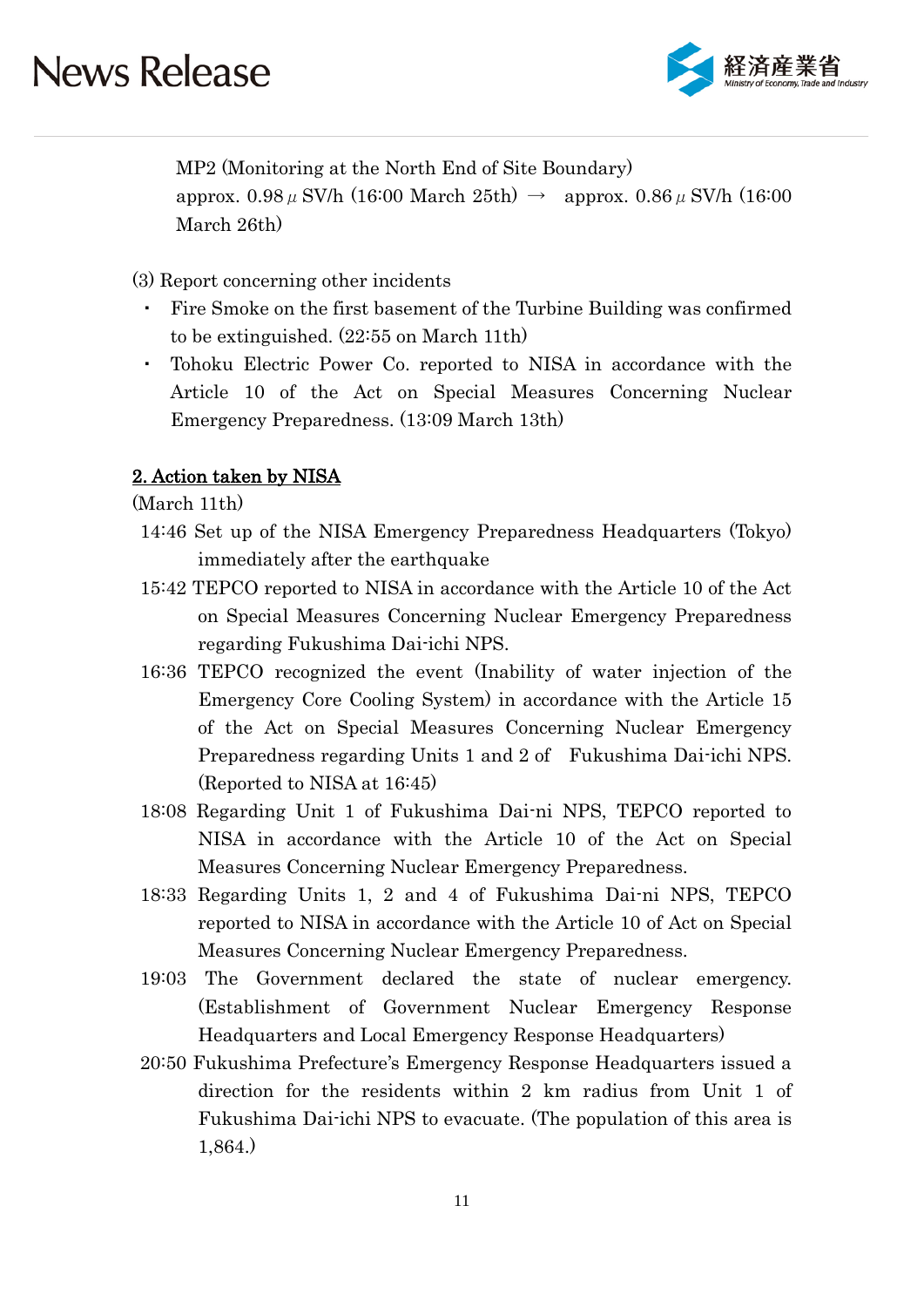

- 21:23 Directives from Prime Minister to the Governor of Fukushima Prefecture, the Mayor of Okuma Town and the Mayor of Futaba Town were issued regarding the event occurred at Fukushima Dai-ichi NPS, TEPCO, in accordance with the Paragraph 3, the Article 15 of the Act on Special Measures Concerning Nuclear Emergency Preparedness as follows:
	- Direction for the residents within 3km radius from Unit 1 of Fukushima Dai-ichi NPS to evacuate
	- Direction for the residents within 10km radius from Unit 1 of Fukushima Dai-ichi NPS to stay in-house
- 24:00 Vice Minister of Economy, Trade and Industry, Ikeda arrived at the Local Emergency Response Headquarters

(March12th)

- 05:22 Regarding Unit 1 of Fukushima Dai-ni NPS, TEPCO recognized the event (Loss of pressure suppression function) to fall under the Article 15 of the Act on Special Measures Concerning Nuclear Emergency Preparedness. (Reported to NISA at 06:27)
- 05:32 Regarding Unit 2 of Fukushima Dai-ni NPS, TEPCO recognized the event (Loss of pressure suppression function) to fall under the Article 15 of the Act on Special Measures Concerning Nuclear Emergency Preparedness.
- 05:44 Residents within 10km radius from Unit 1 of Fukushima Dai-ichi NPS shall evacuate by the Prime Minister Directive.
- 06:07 Regarding of Unit 4 of Fukushima Dai-ni NPS, TEPCO recognized the event (Loss of pressure suppression function) to fall under the Article 15 of the Act on Special Measures Concerning Nuclear Emergency Preparedness.
- 06:50 In accordance with the Paragraph 3, the Article 64 of the Nuclear Regulation Act, the order was issued to control the internal pressure of PCV of Units 1 and 2 of Fukushima Dai-ichi NPS.
- 07:45 Directives from Prime Minister to the Governor of Fukushima Prefecture, the Mayors of Hirono Town, Naraha Town , Tomioka Town and Okuma Town were issued regarding the event occurred at Fukushima Dai-ni NPS, TEPCO, pursuant to the Paragraph 3, the Article 15 of the Act on Special Measures Concerning Nuclear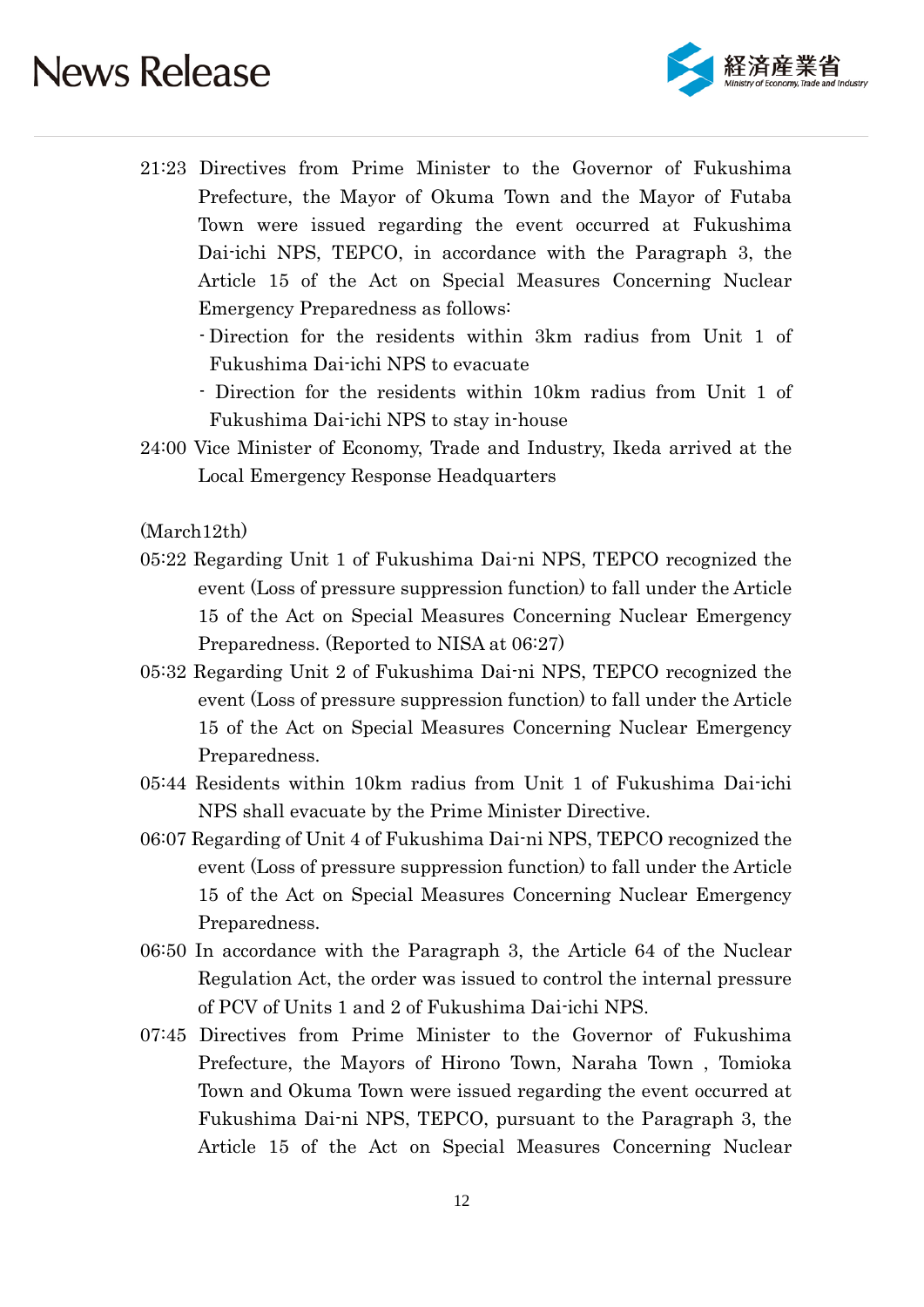

Emergency Preparedness as follows:

- Direction for the residents within 3km radius from Fukushima Dai-ni NPS to evacuate
- Direction for the residents within 10km radius from Fukushima Dai-ni NPS to stay in-house
- 17:00 TEPCO reported to NISA the event (Unusual increase of radiation dose at the site boundary) falling under the Article 15 of the Act on Special Measures Concerning Nuclear Emergency Preparedness regarding Fukushima Dai-ichi NPS.
- 17:39 Prime Minister directed evacuation of the residents within the 10 km radius from Fukushima Dai-ni NPS.
- 18:25 Prime Minister directed evacuation of the residents within the 20km radius from Fukushima Dai-ichi NPS.
- 19:55 Directives from Prime Minister was issued regarding seawater injection to Unit 1 of Fukushima Dai-ichi NPS.
- 20:05 Considering the Directives from Prime Minister and pursuant to the Paragraph 3, the Article 64 of the Nuclear Regulation Act, the order was issued to inject seawater to Unit 1 of Fukushima Dai-ichi NPS and so on.
- 20:20 At Unit 1 of Fukushima Dai-ichi NPS, seawater injection started.

(March 13th)

- 05:38 TEPCO reported to NISA the event (Total loss of coolant injection function) falling under the Article 15 of the Act on Special Measures Concerning Nuclear Emergency Preparedness regarding Unit 3 of Fukushima Dai-ichi NPS. Recovering efforts by TEPCO of the power source and coolant injection function and the work on venting were under way.
- 09:01 TEPCO reported to NISA the event (Unusual increase of radiation dose at the site boundary) falling under the Article 15 of the Act on Special Measures Concerning Nuclear Emergency Preparedness regarding Fukushima Dai-ichi NPS.
- 09:08 Pressure suppression and fresh water injection started for Unit 3 of Fukushima Dai-ichi NPS.
- 09:20 The Pressure Vent Valve of Unit 3 of Fukushima Dai-ichi NPS was opened.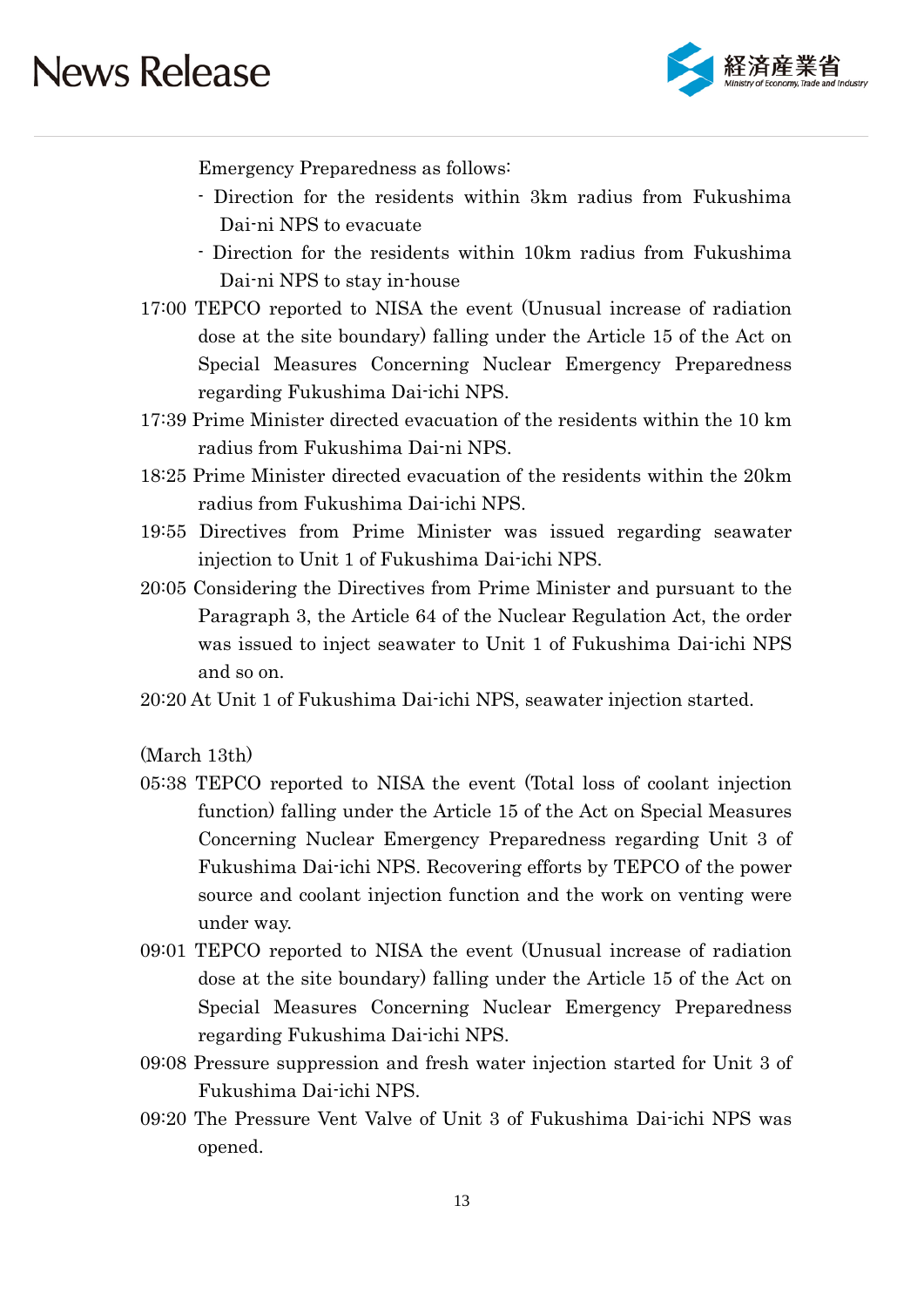

- 09:30 Directive was issued for the Governor of Fukushima Prefecture, the Mayors of Okuma Town, Futaba Town, Tomioka Town and Namie Town in accordance with the Act on Special Measures Concerning Nuclear Emergency Preparedness on the contents of radioactivity decontamination screening.
- 09:38 TEPCO reported to NISA that Unit 1 of Fukushima Dai-ichi NPS reached a situation specified in the Article 15 of the Act on Special Measures Concerning Nuclear Emergency Preparedness.
- 13:09 Tohoku Electric Power Co. reported to NISA that Onagawa NPS reached a situation specified in the Article 10 of the Act on Special Measures Concerning Nuclear Emergency Preparedness.
- 13:12 Fresh water injection was switched to seawater injection for Unit 3 of Fukushima Dai-ichi NPS.
- 14:36 TEPCO reported to NISA the event (Unusual increase of radiation dose at the site boundary) falling under the Article 15 of the Act on Special Measures Concerning Nuclear Emergency Preparedness regarding Fukushima Dai-ichi NPS.

(March 14th)

- 01:10 Seawater injection for Units 1 and 3 of Fukushima Dai-ichi NPS were temporarily interrupted due to the lack of seawater in pit.
- 03:20 Seawater injection for Unit 3 of Fukushima Dai-ichi NPS was restarted.
- 04:40 TEPCO reported to NISA the event (Unusual increase of radiation dose at the site boundary) falling under the Article 15 of the Act on Special Measures Concerning Nuclear Emergency Preparedness regarding Fukushima Dai-ichi NPS.
- 05:38 TEPCO reported to NISA the event (Unusual increase of radiation dose at the site boundary) falling under the Article 15 of the Act on Special Measures Concerning Nuclear Emergency Preparedness regarding Fukushima Dai-ichi NPS.
- 07:52 TEPCO reported to NISA the event (Unusual rise of the pressure in PCV) falling under the Article 15 of the Act on Special Measures Concerning Nuclear Emergency Preparedness regarding Unit 3 of Fukushima Dai-ichi NPS.
- 13:25 Regarding Unit 2 of Fukushima Dai-ichi NPS, TEPCO recognised the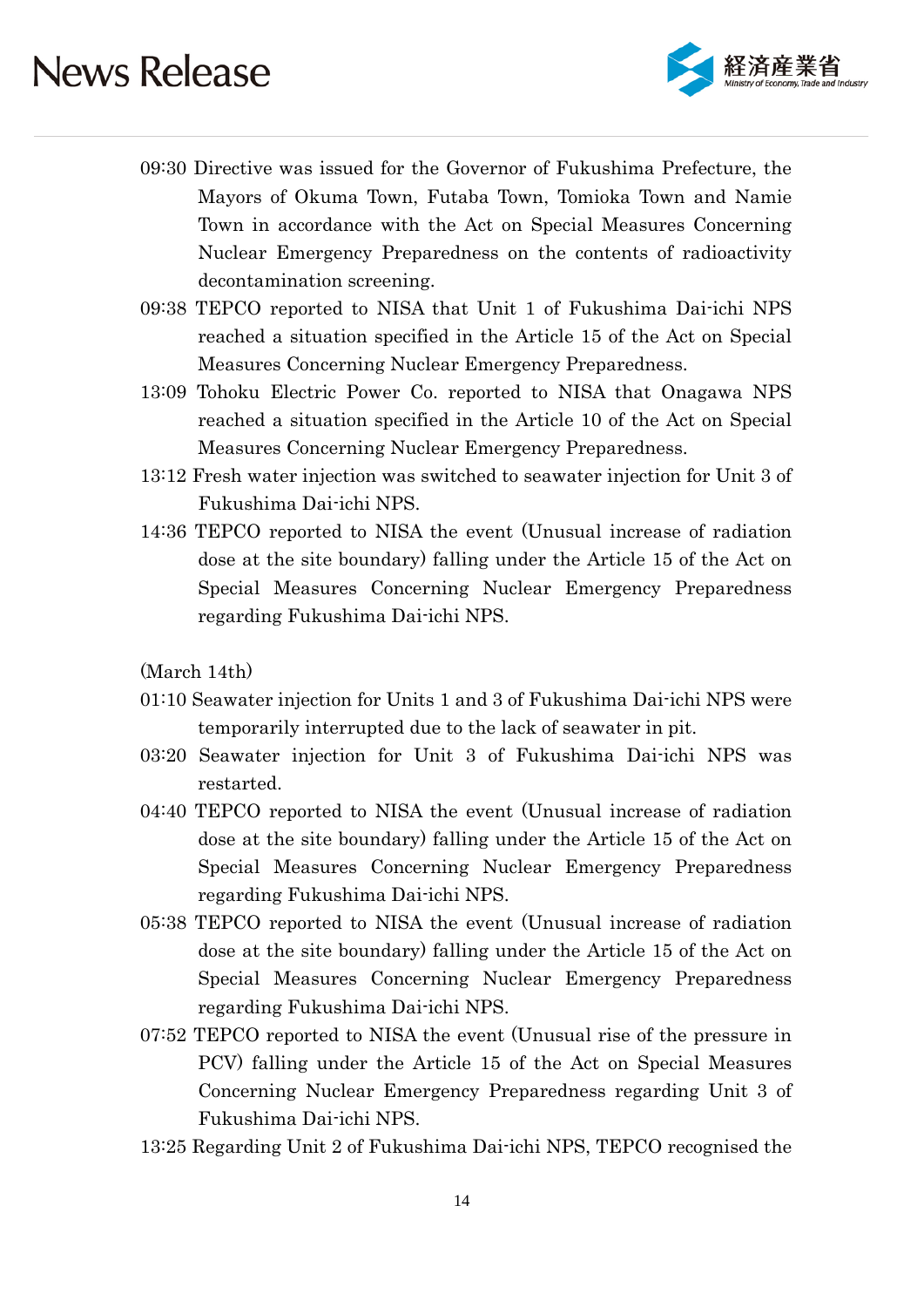

event (Loss of reactor cooling function) to fall under the Article 15 of the Act on Special Measures Concerning Nuclear Emergency Preparedness.

- 22:13 TEPCO reported to NISA in accordance with the Article 10 of the Act on Special Measures Concerning Nuclear Emergency Preparedness regarding Fukushima Dai-ni NPS.
- 22:35 TEPCO reported to NISA the event (Unusual increase of radiation dose at the site boundary) falling under the Article 15 of the Act on Special Measures Concerning Nuclear Emergency Preparedness regarding Fukushima Dai-ichi NPS.

(March 15th)

- 00:00: The acceptance of experts from IAEA was decided. NISA agreed to accept the offer of dispatching of the expert on NPS damage from IAEA considering the intention by Mr. Amano, Director General of IAEA. Therefore, the schedule of expert acceptance will be planned from now on according to the situation.
- 00:00: NISA also decided the acceptance of experts dispatched from NRC.
- 07:21 TEPCO reported to NISA the event (Unusual increase of radiation dose at the site boundary) falling under the Article 15 of the Act on Special Measures Concerning Nuclear Emergency Preparedness regarding Fukushima Dai-ichi NPS.
- 07:24 Incorporated Administration Agency, Japan Atomic Energy Agency (JAEA) reported to NISA in accordance with the Article 10 of the Act on Special Measures Concerning Nuclear Emergency Preparedness regarding Nuclear Fuel Cycle Engineering Laboratories, Tokai Research and Development Centre.
- 07:44 JAEA reported to NISA in accordance with the Article 10 of the Act on Special Measures Concerning Nuclear Emergency Preparedness regarding Nuclear Science Research Institute.
- 08:54 TEPCO reported to NISA the event (Unusual increase of radiation dose at the site boundary) falling under the Article 15 of the Act on Special Measures Concerning Nuclear Emergency Preparedness regarding Fukushima Dai-ichi NPS.
- 10:30 According to the Nuclear Regulation Act, Minister of Economy, Trade and Industry issued the directions as follows.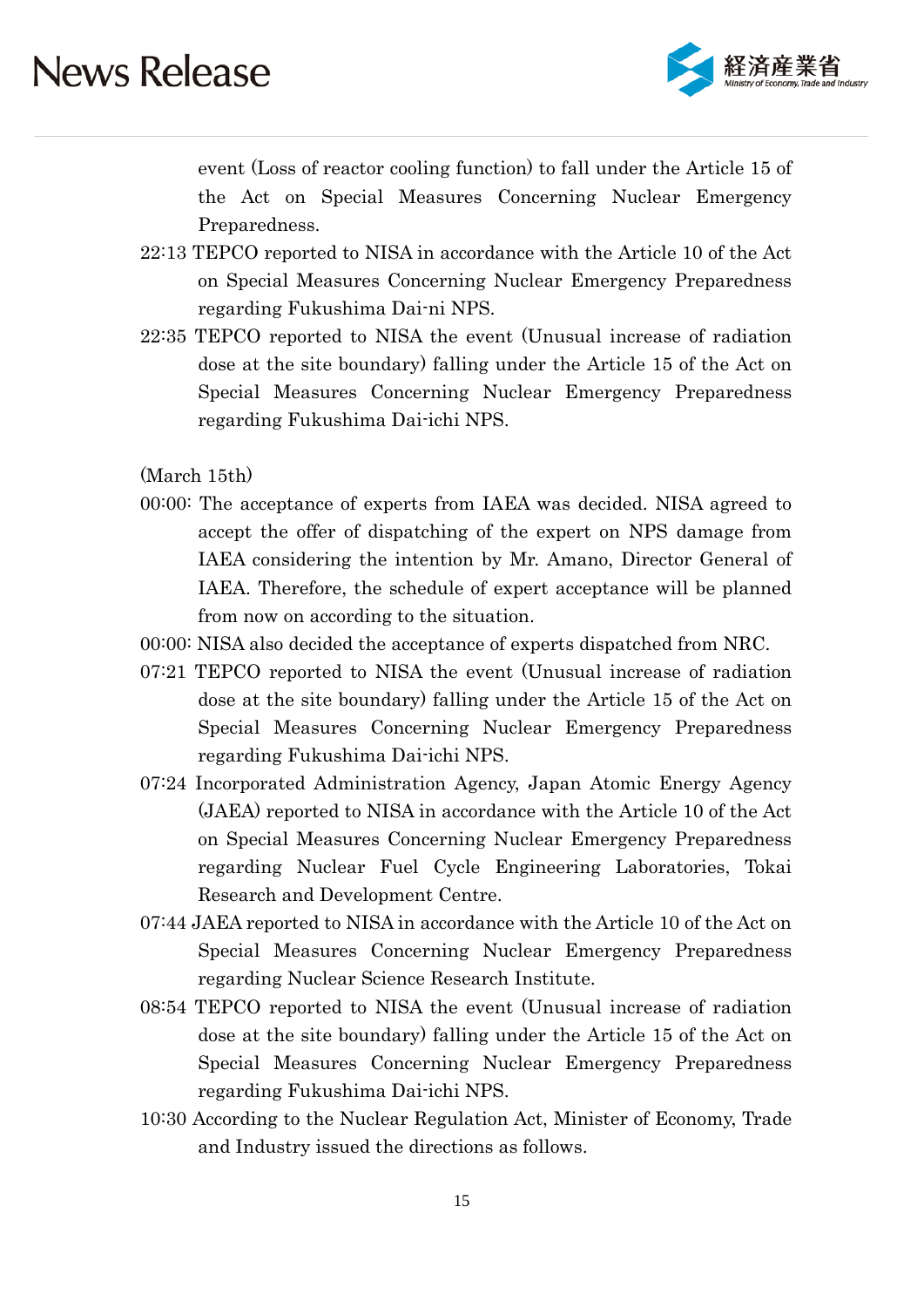

For Unit 4: To extinguish fire and to prevent the occurrence of re-criticality

For Unit 2: To inject water to reactor vessel promptly and to vent Drywell.

- 10:59 Considering the possibility of lingering situation, it was decided that the function of the Local Emergency Response Headquarters was moved to the Fukushima Prefectural Office.
- 11:00 Prime Minister directed the in-house stay area.

In-house stay was additionally directed to the residents in the area from 20 km to 30 km radius from Fukushima Dai-ichi NPS considering in-reactor situation.

- 16:30 TEPCO reported to NISA the event (Unusual increase of radiation dose at the site boundary) falling under the Article 15 of the Act on Special Measures Concerning Nuclear Emergency Preparedness regarding Fukushima Dai-ichi NPS.
- 22:00 According to the Nuclear Regulation Act, Minister of Economy, Trade and Industry issued the following direction.

For Unit 4: To implement the injection of water to the Spent Fuel Pool.

23:46 TEPCO reported to NISA the event (Unusual increase of radiation dose at the site boundary) falling under the Article 15 of the Act on Special Measures Concerning Nuclear Emergency Preparedness regarding Fukushima Dai-ichi NPS.

(March 18th)

- 13:00 Ministry of Education, Culture, Sports, Science and Technology decided to reinforce the nation-wide monitoring survey in the emergency of Fukushima Dai-ichi and Dai-ni NPS.
- 15:55 TEPCO reported to NISA on the accidents and failure at Units 1, 2, 3 and 4 of Fukushima Dai-ichi NPS (Leakage of the radioactive materials inside of the reactor buildings to non-controlled area of radiation) pursuant to the Article 62-3 of the Nuclear Regulation Act.
- 16:48 Japan Atomic Power Co. reported to NISA accidents and failures in Tokai NPS (Failure of the seawater pump motor of the emergency diesel generator 2C) pursuant to the Article 62-3 of the Nuclear Regulation Act.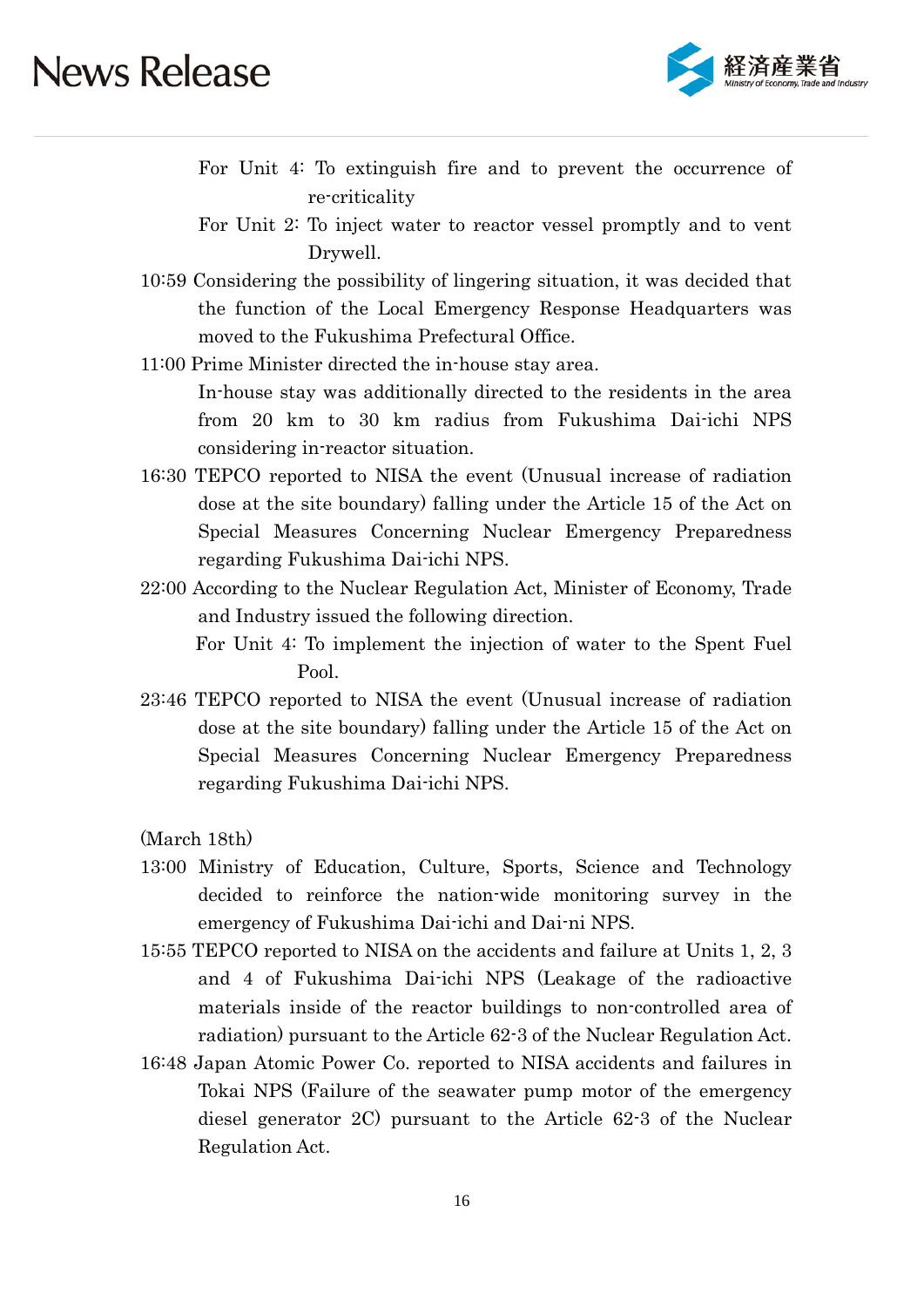

(March 19th)

07:44 The second unit of Emergency Diesel Generator (A) for Unit 6 started up.

TEPCO reported to NISA that the pump for RHR (C) for Unit 5 started up and started to cooling Spent Fuel Storage Pool. (Power supply: Emergency Diesel Generator for Unit 6)

08:58 TEPCO reported to NISA the event (Unusual increase of radiation dose at the site boundary) falling under the Article 15 of the Act on Special Measures Concerning Nuclear Emergency Preparedness regarding Fukushima Dai-ichi NPS.

(March 20th)

23:30 Directive from Local Emergency Response Headquarters to the Prefectural Governor and the heads of cities, towns and villages (Tomioka Town, Hutaba Town, Okuma Town, Namie Town, Kawauchi Village, Naraha Town, Minamisouma City, Tamura City, Kazurao Village, Hirono Town, Iwaki City and Iidate Village) was issued regarding the change of the reference value for the screening level for decontamination of radioactivity.

(March 21st)

- 07:45 Directive titled as "Administration of the stable Iodine" was issued from Local Emergency Response Headquarters to the Prefectural Governor and the heads of cities, towns and villages (Tomioka Town, Hutaba Town, Okuma Town, Namie Town, Kawauchi Village, Naraha Town, Minamisouma City, Tamura City, Kazurao Village, Hirono Town, Iwaki City and Iidate Village), which directs the above-mentioned governor and the heads to administer stable Iodine under the direction of the headquarters and in the presence of medical experts, and not to administer it on personal judgements.
- 16:45 Directive titled as "Ventilation for using heating equipments within the in-house evacuation zone" was issued from the Head of Local Emergency Response Headquarters to the Prefectural Governor and the heads of cities, towns and villages (Tomioka Town, Hutaba Town, Okuma Town, Namie Town, Kawauchi Village, Naraha Town,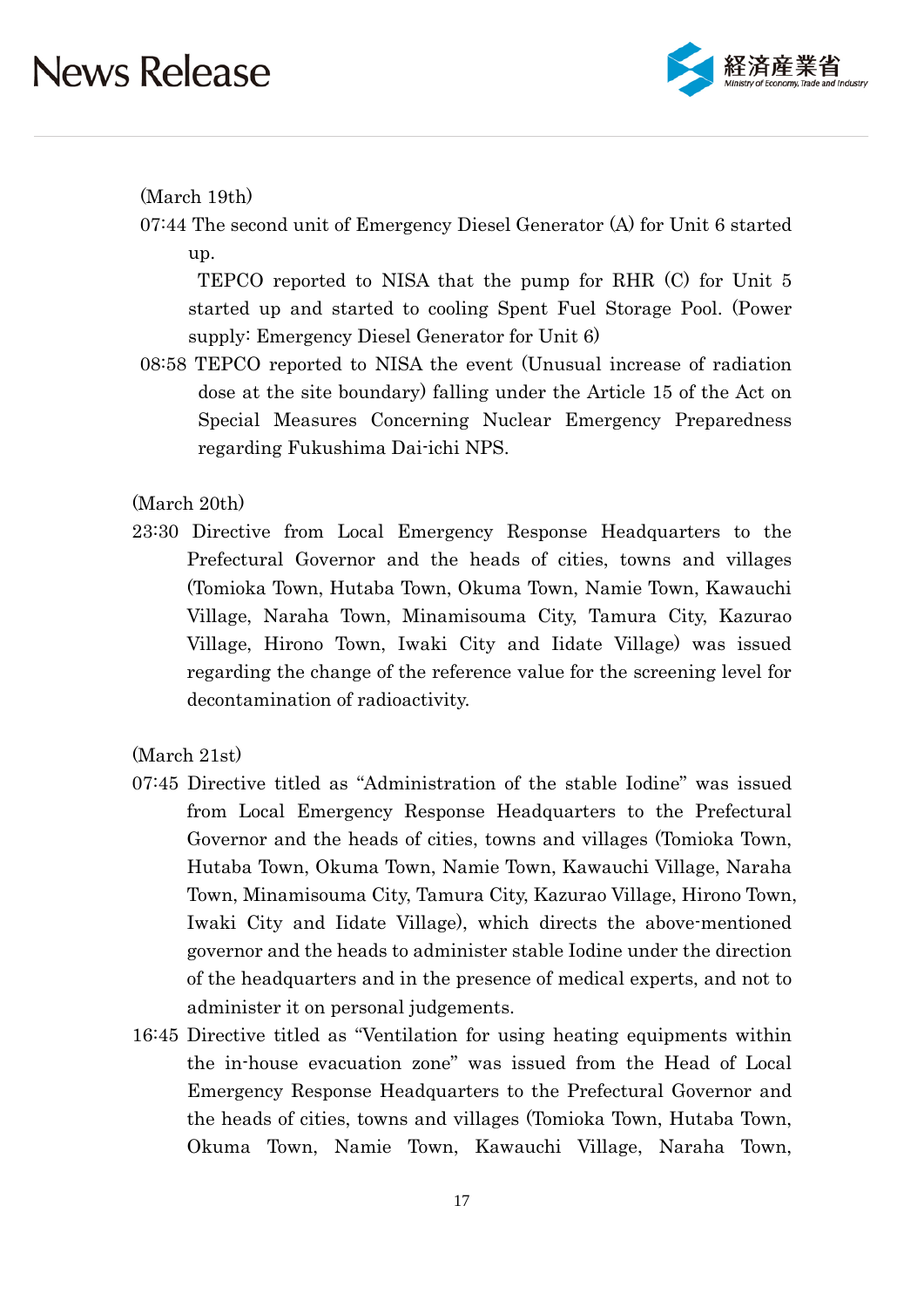

Minamisouma City, Tamura City, Kazurao Village, Hirono Town, Iwaki City and Iidate Village), which directs the above-mentioned governor and heads to publicly announce the guidance to the residents within the in-house evacuation zone, concerning the indoor use of heating equipments that require ventilation, in order to avoid poisoning from carbon monoxide and to reduce exposure.

17:50 Directive from the Head of Government Nuclear Emergency Response Headquarters to the Prefectural Governors of Fukushima, Ibaraki, Tochigi and Gunma was issued, which direct the above-mentioned governors to issue a request to relevant businesses and people to suspend shipment of spinach, *Kakina* (a green vegetable) and raw milk for the time being.

#### (March 22nd)

16:00 NISA received the response (Advice) from Nuclear Safety Commission Emergency Technical Advisory Body to the request for advice made by NISA, regarding the report from TEPCO titled as "The Results of Analysis of Seawater" dated March 22nd.

#### (March 25th)

NISA directed orally to the TEPCO regarding the exposure of workers at the turbine building of Unit 3 of Fukushima Dai-ichi Nuclear Power Station occurred on March 24th, to review immediately and to improve its radiation control measures from the viewpoint of preventing a recurrence.

 $\leq$  Possibility on radiation exposure (As of 15:30 March 27th)  $\geq$ 

- 1. Exposure of residents
- (1) Including the about 60 evacuees from Futaba Public Welfare Hospital to Nihonmatsu City Fukushima Gender Equality Centre, as the result of measurement of 133 persons at the Centre, 23 persons counted more than 13,000 cpm were decontaminated.
- (2) The 35 residents transferred from Futaba Public Welfare Hospital to Kawamata Town Saiseikai Kawamata Hospital by private bus arranged by Fukushima Prefecture were judged to be not contaminated by the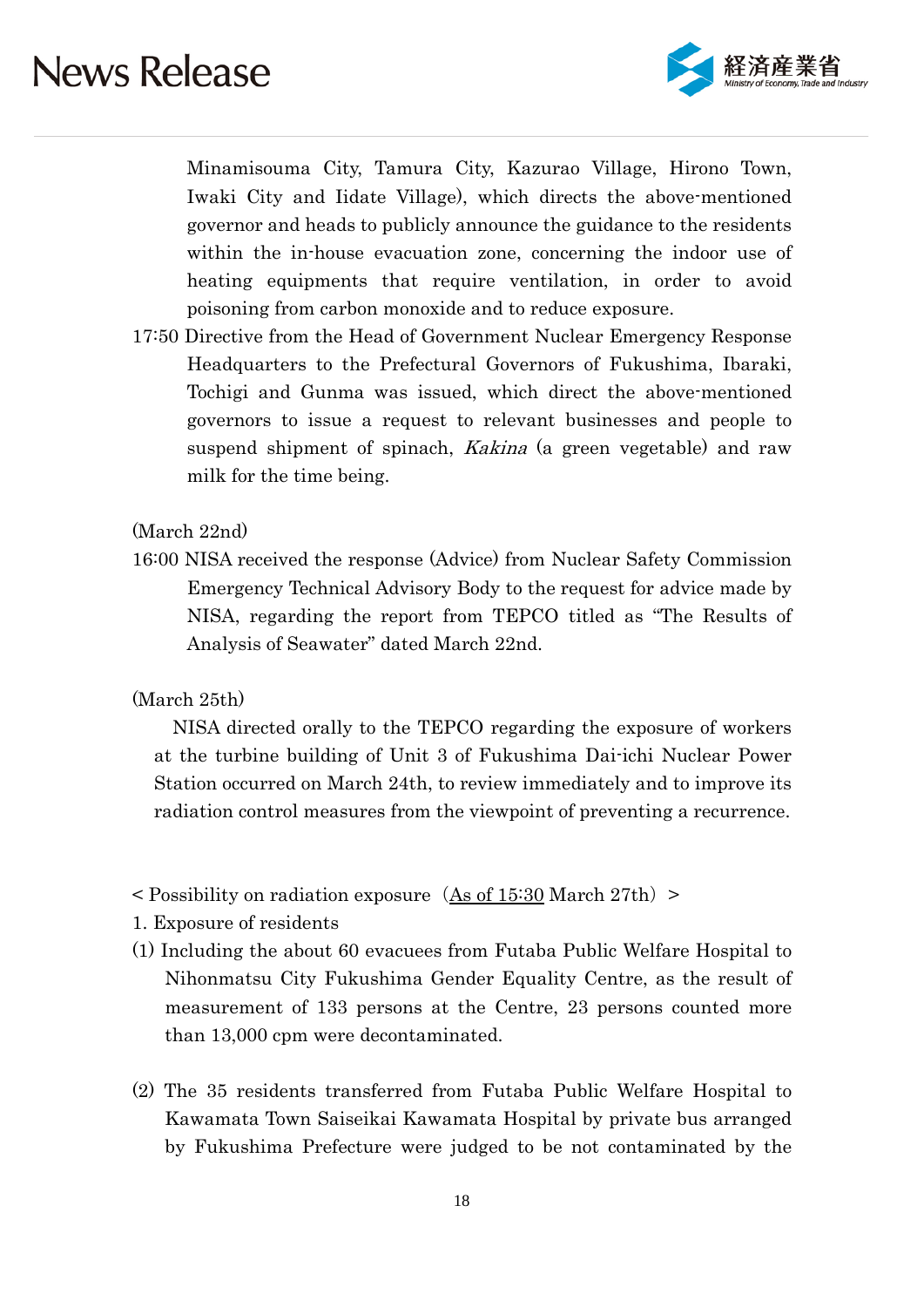

Prefectural Response Centre.

(3) As for the about 100 residents in Futaba Town evacuated by bus, the results of measurement for 9 of the 100 residents were as follows. The evacuees, moving outside the Prefecture (Miyagi Prefecture), were divided into two groups, which joined later to Nihonmatsu City Fukushima Gender Equality Centre.

| No. of Counts                           | No. of Persons |
|-----------------------------------------|----------------|
| 18,000cpm                               |                |
| 30,000-36,000cpm                        |                |
| $40,000$ cpm                            |                |
| little less than 40,000cpm <sup>*</sup> |                |
| very small counts                       |                |

 \*(These results were measured without shoes, though the first measurement exceeded 100,000cpm)

(4) The screening was started at the Off site Centre in Okuma Town from March 12th to 15th. 162 people received examination until now. At the beginning, the reference value was set at 6,000cpm. 110 people were at the level below 6,000 cpm and 41 people were at the level of 6,000 cpm or more. When the reference value was increased to 13,000 cpm afterward, 8 people were at the level below 13,000 cpm and 3 people are at the level of 13,000 cpm or more.

The 5 out of 162 people examined were transported to hospital after being decontaminated.

(5) The Fukushima Prefecture carried out the evacuation of patients and personnel of the hospitals located within 10km area. The screening of all the members showed that 3 persons have the high counting rate. These members were transported to the secondary medical institute of exposure. As a result of the screening on 60 fire fighting personnel involved in the transportation activities, the radioactivity higher than twice of the back ground was detected on 3 members. Therefore, all the 60 members were decontaminated.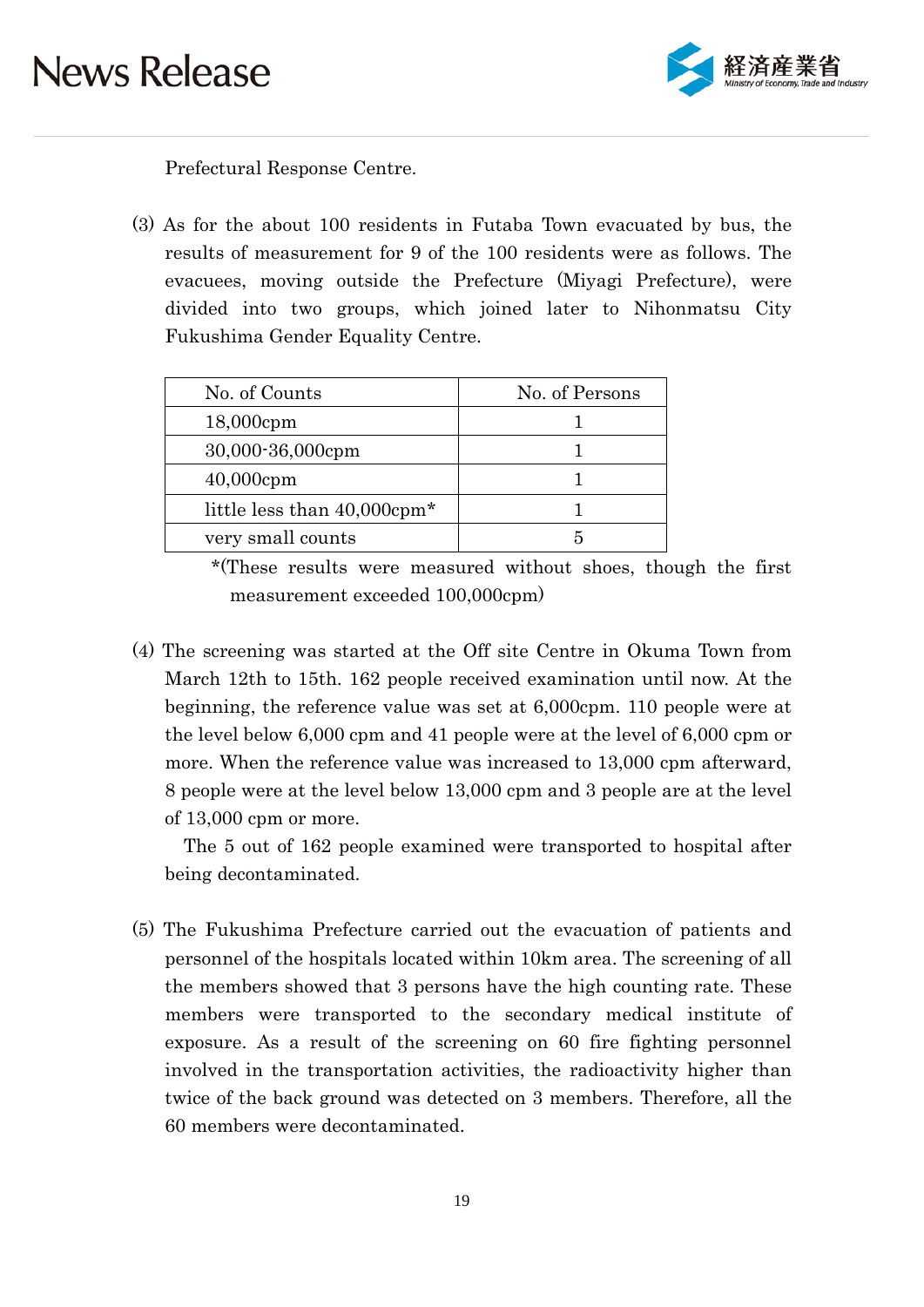

(6) Fukushima Prefecture has started the screening from 13 March. It is carried out by rotating the evacuation sites and at the 13 places (set up permanently) such as health offices. Up until March 25th, the screening was done to 91,768 people. Among them, 98 people were above the 100,000cpm, but when measured these people again without clothes, etc., the counts decreased to 100,000cpm and below, and there was no case which affects health.

#### 2. Exposure of workers

As for the workers conducting operations in Fukushima Dai-ichi NPS, the total number of people who were at the level of exposure more than 100mSv becomes 19, as the three workers (All the people were the subcontractor's employees.) who were laying cables in the turbine building of Unit 3 of the NPS were confirmed to be at the level of exposure more than 170mSv on March 24.

For two out of the three workers, the attachment of radioactive material on the skin of both legs was confirmed. As the two workers were judged to have a possibility of beta ray burn, they were transferred to the Fukushima Medical University Hospital, and after that, on March 25th, all of the three workers arrived at the National Institute of Radiological Sciences in the Chiba Prefecture. As the result of examination, the level of exposure of their legs was estimated to be from 2 to 6 Sv. The level of exposure of both legs and internal did not require medical treatment, but they decided to monitor the progress of all three workers in the hospital. All three workers are going to discharge from the hospital by the afternoon of 28th.

Concerning the result of survey for the water that those workers stepped in, the dose rate on the surface of the water was about 400mSv/h and, as a result of gamma ray nuclide analysis of sampled water, the concentration of radioactive nuclide of the sample was about  $3.9 \times 10^6$ Bq/cm3 in total of each nuclides.

#### 3. Others

(1) 4 members of Self-Defence Force who worked in Fukushima Dai-ichi NPS were injured by explosion. One member was transferred to National Institute of Radiological Sciences. After the examination, judged that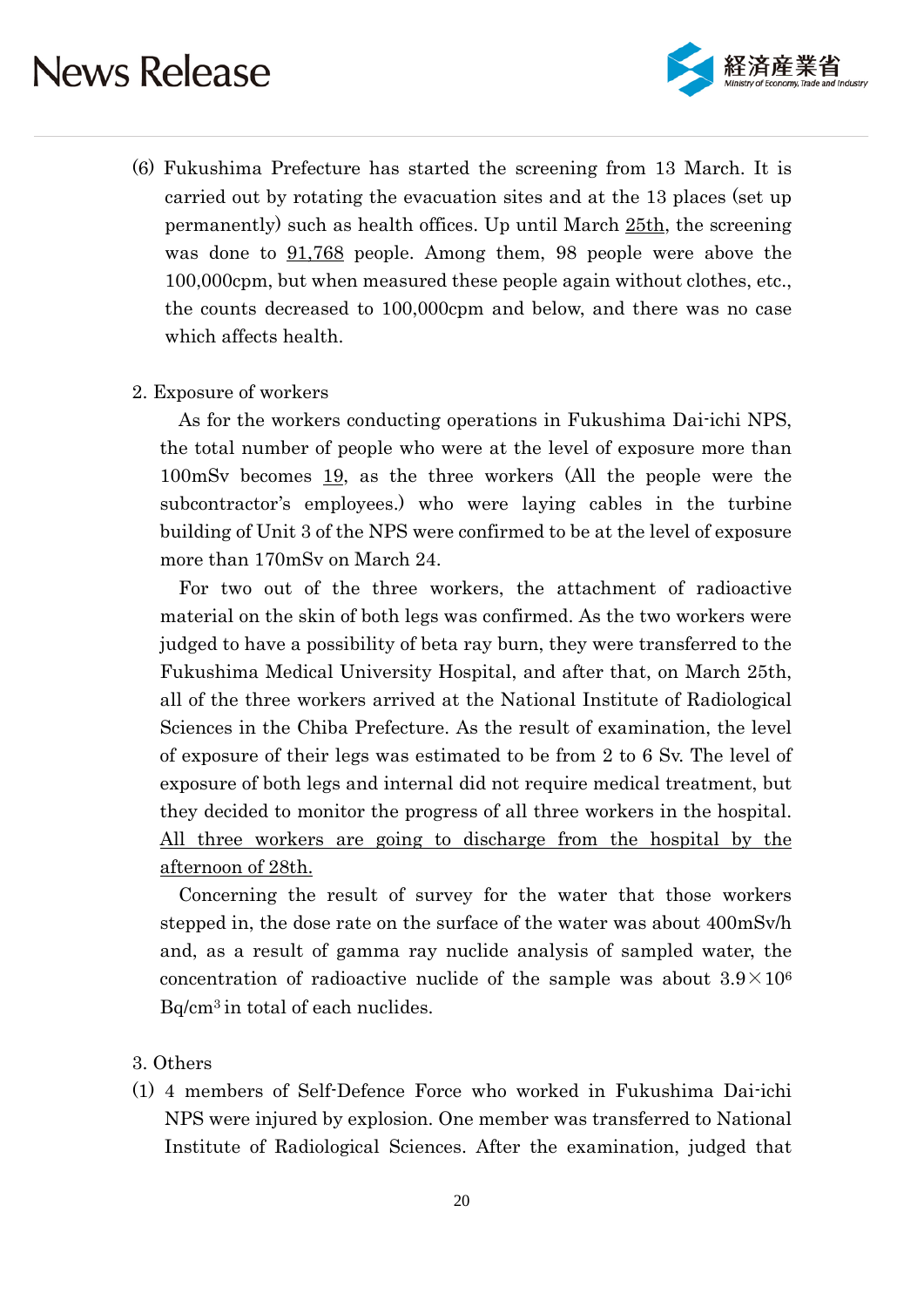

there were wounds but no risk for health from the exposure, the one was released from the hospital on March 17th. No other exposure of the Self-Defence Force member was confirmed at the Ministry of Defence.

- (2) As for policeman, the decontaminations of two policemen were confirmed by the National Police Agency. Nothing unusual was reported.
- (3) On March 24th, examinations of thyroid gland for 66 children aged from 1 to 15 years old were carried out. The result was at the level of exposure of no problem.

<Directive of screening levels for decontamination of radioactivity>

(1) On March 20th, the Local Emergency Response Headquarters issued the directive to change the reference value for the screening level for decontamination of radioactivity as the following to the Prefectural Governor and the heads of cities, towns and villages (Tomioka Town, Hutaba Town, Okuma Town, Namie Town, Kawauchi Village, Naraha Town, Minamisouma City, Tamura City, Kazurao Village, Hirono Town, Iwaki City and Iidate Village).

 $Old: 40 Bq/cm<sup>2</sup> measured by a gamma-ray survey meter or 6,000 rpm$ New : 1  $\mu$  Sv/hour (dose rate at 10cm distance) or 100,000cpm equivalent

<Directives of administrating stable Iodine during evacuation>

- (1) On March 16th, the Local Emergency Response Headquarters issued "Directive to administer the stable Iodine during evacuation from the evacuation area (20 km radius)" to the Prefectural Governor and the heads of cities, towns and villages (Tomioka Town, Hutaba Town, Okuma Town, Namie Town, Kawauchi Village, Naraha Town, Minamisouma City, Tamura City, Kazurao Village, Hirono Town, Iwaki City and Iidate Village).
- (2) On March 21st, the Local Emergency Response Headquarters issued Directive titled as "Administration of the stable Iodine" to the Prefectural Governor and the heads of cities, towns and villages (Tomioka Town, Hutaba Town, Okuma Town, Namie Town, Kawauchi Village, Naraha Town, Minamisouma City, Tamura City, Kazurao Village, Hirono Town, Iwaki City and Iidate Village), which directs the above-mentioned governor and heads to administer stable Iodine under the direction of the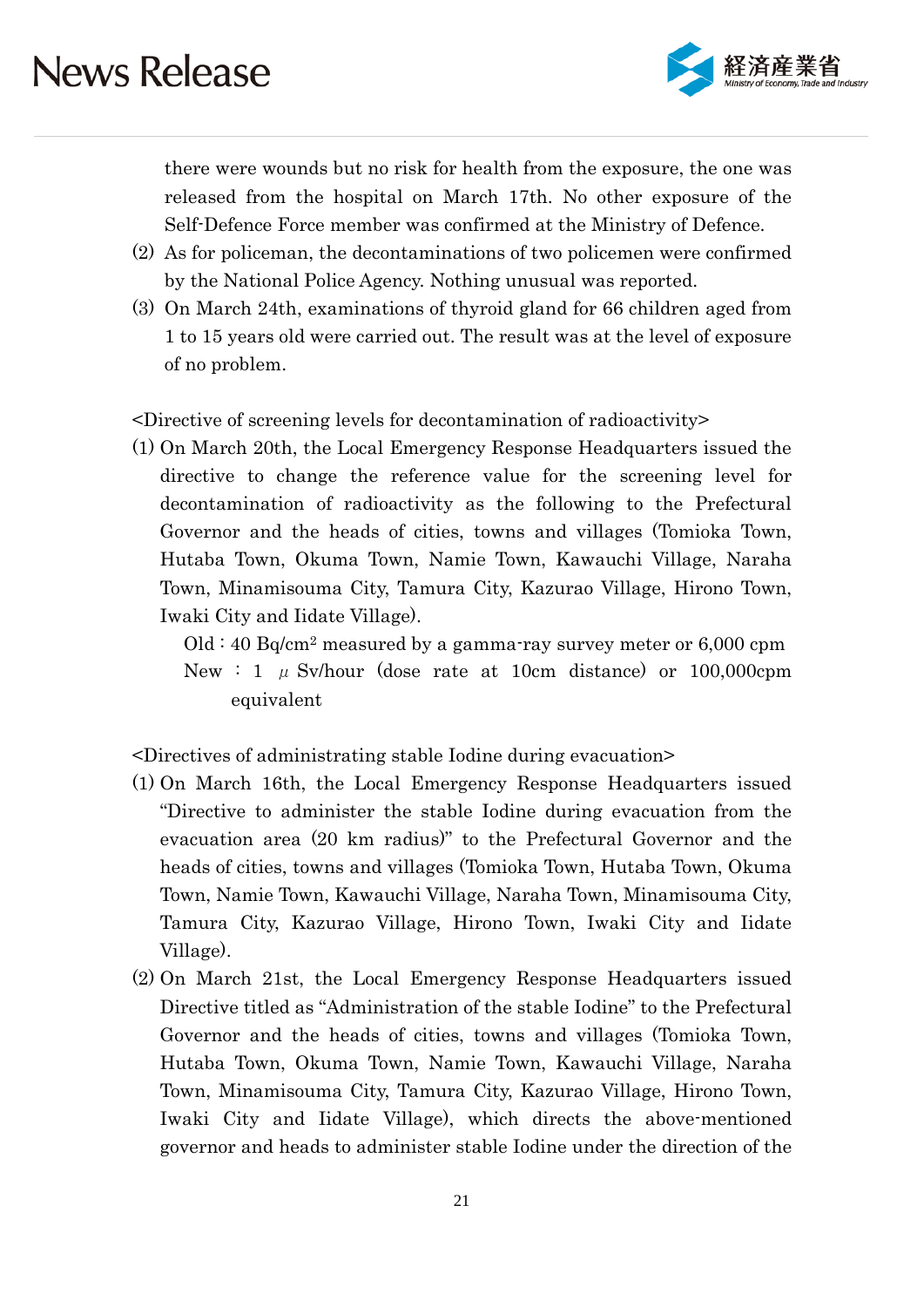

headquarters and in the presence of medical experts, and not to administer it on personal judgements.

<Situation of the injured (As of 08:00 March 27th)>

- 1. Injury due to earthquake
	- Two employees (slightly)
	- Two subcontract employees (one fracture in both legs)
	- Two missing (TEPCO's employee, missing in the turbine building of Unit 4)
	- One emergency patient (According to the local prefecture, one patient of cerebral infarction was transported by the ambulance).
	- Ambulance was requested for one employee complaining the pain at left chest outside of control area (conscious).
	- Two employees complaining discomfort wearing full-face mask in the main control room were transported to Fukushima Dai-ni NPS for a consultation with an industrial doctor.
- 2. Injury due to the explosion of Unit 1 of Fukushima Dai-ichi NPS
	- Four employees were injured at the explosion and smoke of Unit 1 around turbine building (non-controlled area of radiation) and were examined by Kawauchi Clinic.
- 3. Injury due to the explosion of Unit 3 of Fukushima Dai-ichi NPS
	- Four TEPCO's employees
	- Three subcontractor employees
	- Four members of Self-Defence Force (one of them was transported to National Institute of Radiological Sciences considering internal possible exposure. The examination resulted in no internal exposure. The member was discharged from the institute on March 17th.)
- 4. Other injuries
	- A person who visited the clinic in Fukushima Dai-ni NPS from a transformer sub-station, claiming of a stomach ache, was transported to a clinic in Iwaki City, because the person was not contaminated.

<Situation of resident evacuation (As of 15:30 March 27th)>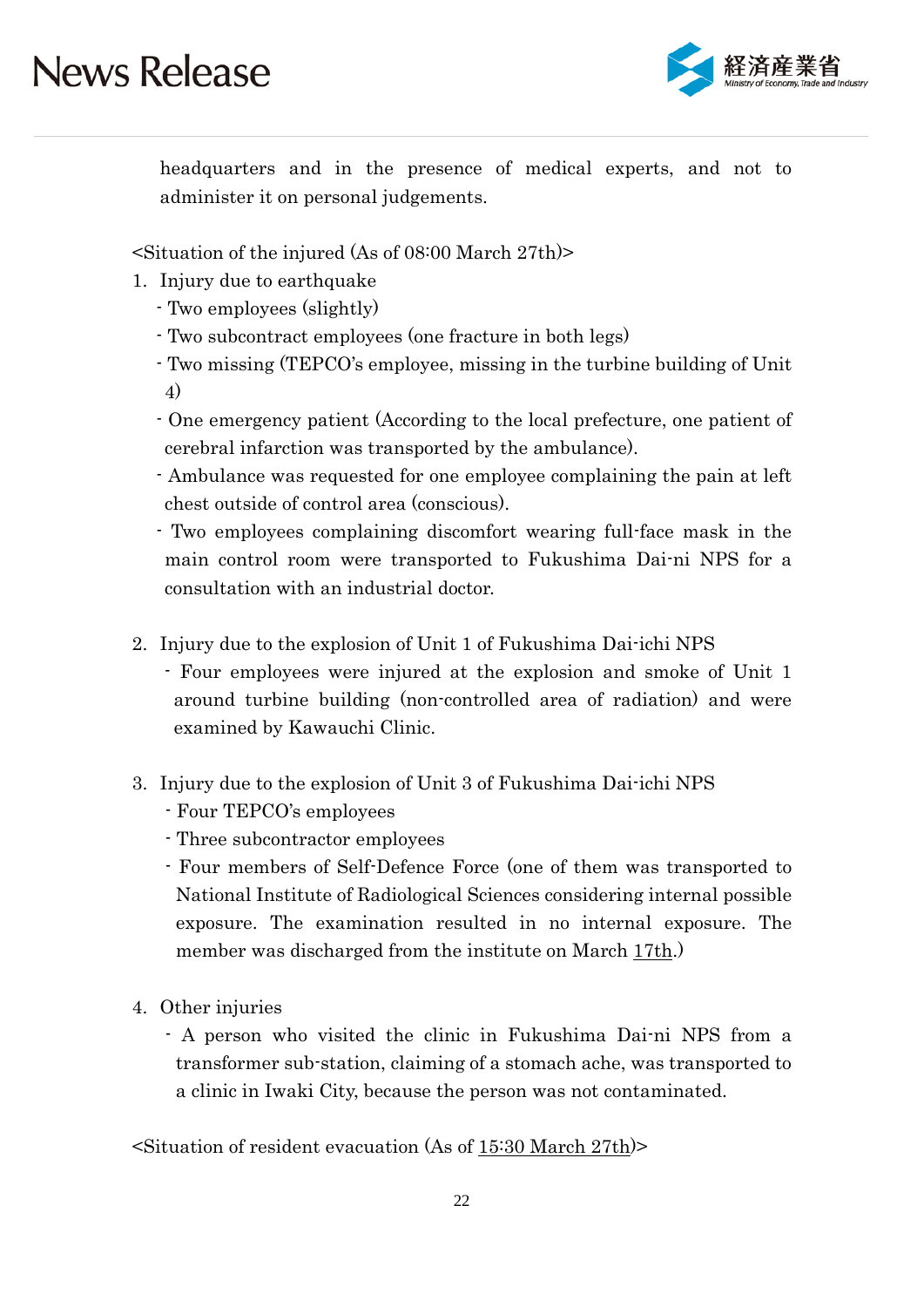

At 11:00 March 15th, Prime Minister directed in-house stay to the residents in the area from 20 km to 30 km radius from Fukushima Dai-ichi NPS. The directive was conveyed to Fukushima Prefecture and related municipalities.

Regarding the evacuation as far as 20-km from Fukushima Dai-ichi NPS and 10-km from Fukushima Dai-ni NPS, necessary measures have already been taken.

- ・ The in-house stay in the area from 20 km to 30 km from Fukushima Dai-ichi NPS is made fully known to the residents concerned.
- ・Cooperating with Fukushima Prefecture, livelihood support to the residents in the in-house stay area are implemented.

<Directives regarding foods and drinks>

Directive from the Head of Government Nuclear Emergency Response Headquarters to the Prefectural Governors of Fukushima, Ibaraki, Tochigi and Gunma was issued, which directed above-mentioned governors to suspend shipment and so on of the following products for the time being.

|  | (1) Items under the suspension of shipment and restriction of intake (As of |  |
|--|-----------------------------------------------------------------------------|--|
|  | March 23rd)                                                                 |  |

| Prefectures | Suspension of shipment             | Restriction of intake            |
|-------------|------------------------------------|----------------------------------|
| Fukushima   | Non-head type leafy                | Non-head type leafy              |
| Prefecture  | vegetables, head type leafy        | vegetables, head type leafy      |
|             | vegetables, flowerhead             | vegetables, flowerhead           |
|             | brassicas (Spinach,                | brassicas (Spinach,              |
|             | Cabbage, Broccoli,                 | Cabbage, Broccoli,               |
|             | Cauliflower, <i>Komatsuna*</i> ,   | Cauliflower, <i>Komatsuna*</i> , |
|             | Kukitachina*,                      | Kukitachina*,                    |
|             | <i>Shinobufuyuna*</i> , Rape,      | <i>Shinobufuyuna</i> , Rape,     |
|             | Chijirena, Santouna*,              | Chijirena, Santouna*,            |
|             | Kousaitai*, Kakina*, etc.),        | Kousaitai*, Kakina*, etc.)       |
|             | Turnip, Raw milk                   |                                  |
| Ibaraki     | Spinach, <i>Kakina*</i> , Parsley, |                                  |
| Pref.       | Raw milk                           |                                  |
| Tochigi     | Spinach, Kakina*                   |                                  |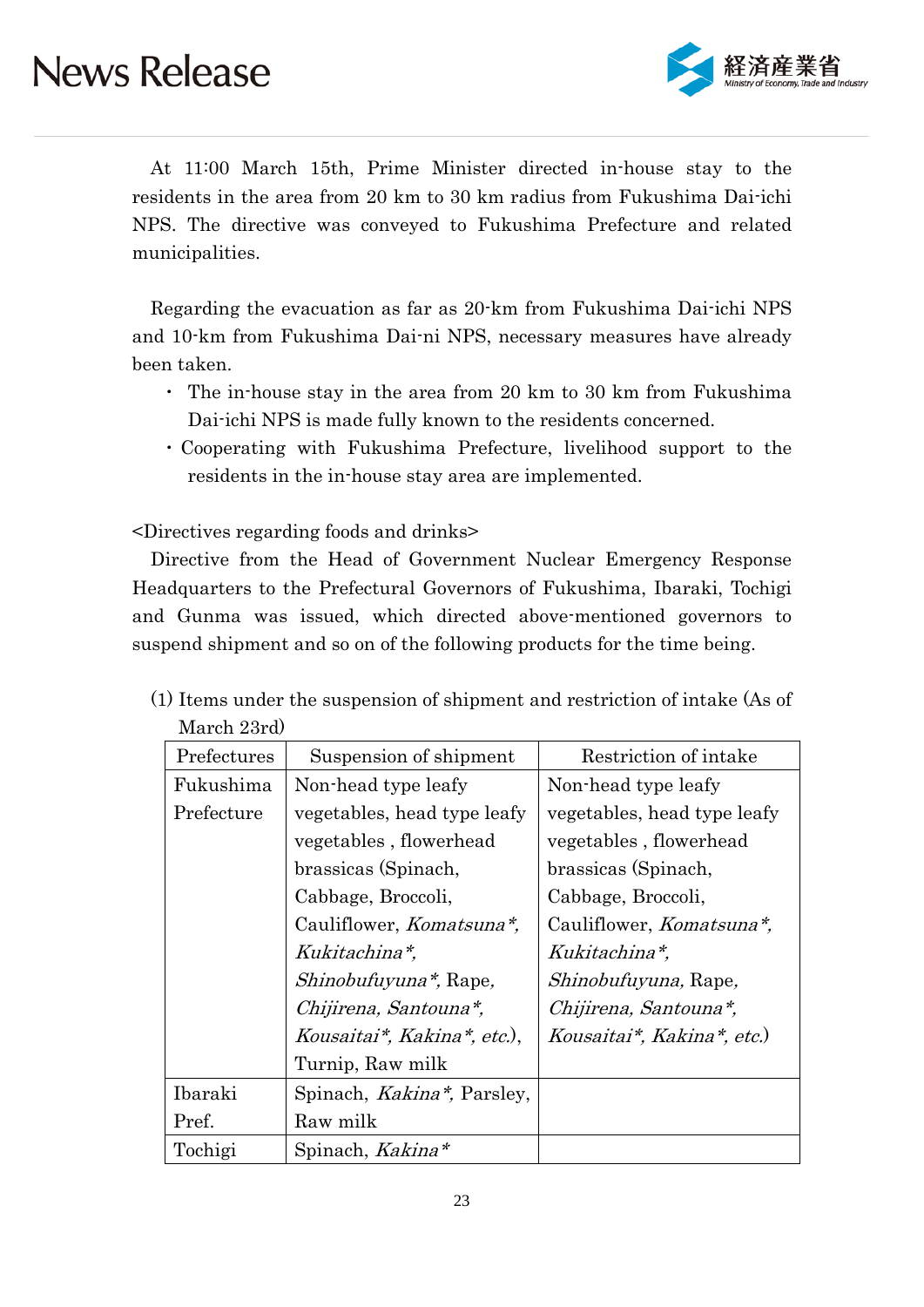

| Pref. |                  |  |
|-------|------------------|--|
| Gunma | Spinach, Kakina* |  |
| Pref. |                  |  |

\*a green vegetable

(2) Request for restriction of drinking for tap-water (As of 15:30 March 27th)

| under<br>Scope   | Water service (Local governments requested for         |
|------------------|--------------------------------------------------------|
| restriction      | restriction)                                           |
| All residents    | Iitate small water service (Iitate Village, Fukushima  |
|                  | Prefecture)                                            |
| <b>Babies</b>    | <fukushima prefecture=""></fukushima>                  |
| · Water services | Koriyama City water supply service (Koriyama City)     |
| that continue to | Minami-soma City water service (Minami-soma City)      |
| respond to the   | Kawamata Town water service (Kawamata Town)            |
| directive        | Iwaki City water supply service (Iwaki City)           |
|                  | <u>Tamura City water supply service (Tamura City)</u>  |
|                  |                                                        |
|                  | <ibaraki prefecture=""></ibaraki>                      |
|                  | Tokai Village water supply service (Tokai Village)     |
|                  | Suifu area north small water service (Hitachiota City) |
|                  | Kita-ibaraki City water service (Kita-ibaraki City)    |
|                  | Kasama City water service (Kasama City)                |
|                  | Furukawa City water service (Furukawa City)            |
|                  | Toride City water service (Toride City)                |
|                  |                                                        |
|                  |                                                        |
| · Tap-water      | <chiba prefecture=""></chiba>                          |
| supply service   | Kita-Chiba wide area tap-water supply service          |
| that continues   |                                                        |
| to respond to    |                                                        |
| the directive    |                                                        |

<Directive regarding the ventilation when using heating equipments in the aria of indoor evacuation >